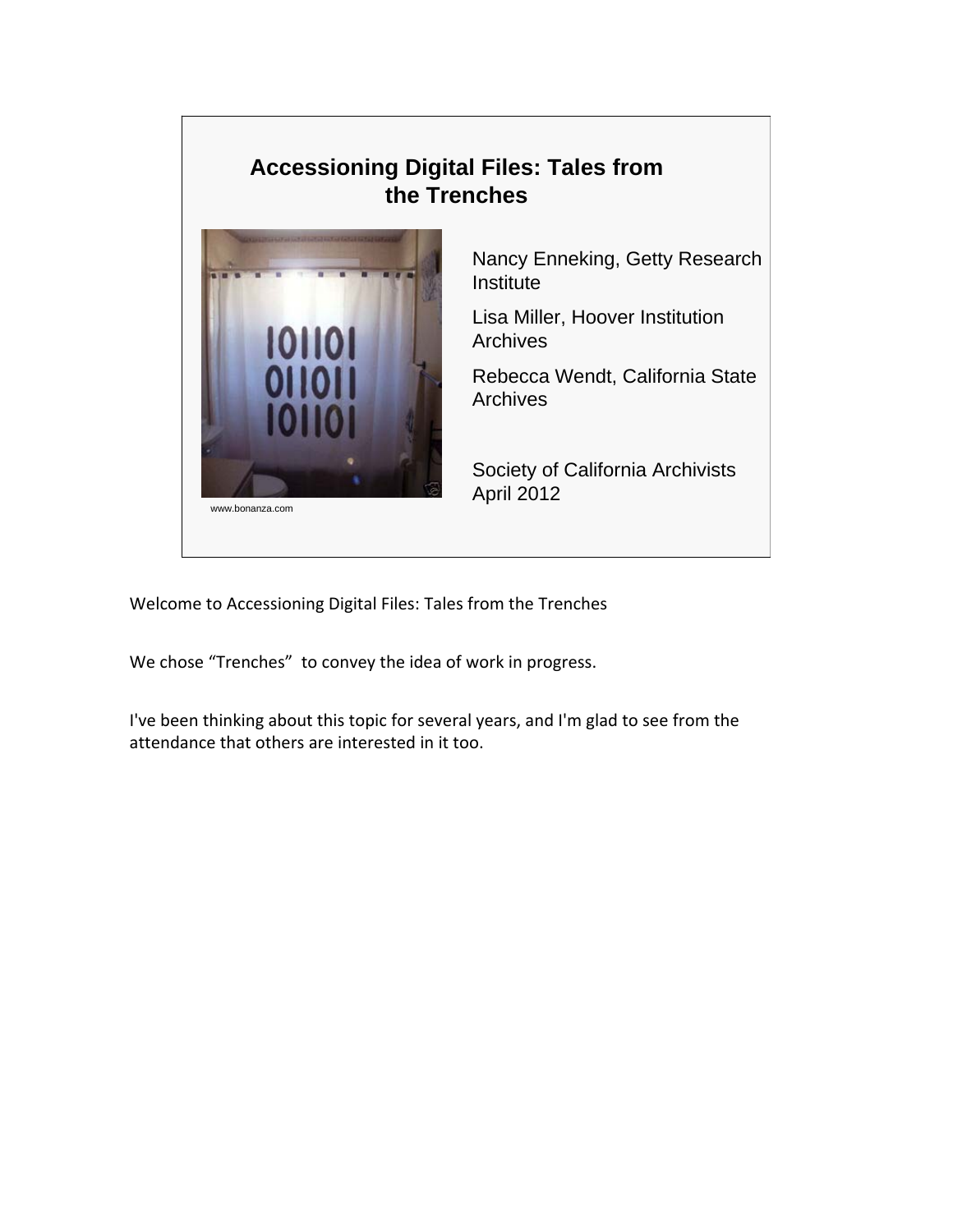

Since we confronted accessioning our first file‐based collections at Hoover I've asked many questions about accessioning, and consulted the SAA Glossary in search of answers.

‐Exactly what is accessioning, and what are its outcomes?

‐Can we accession digital files the same way that we accession paper materials?

‐Does the scope of accessioning expand when digital files are involved?

‐Does accessioning digital files equal ingest, or expand to include ingest?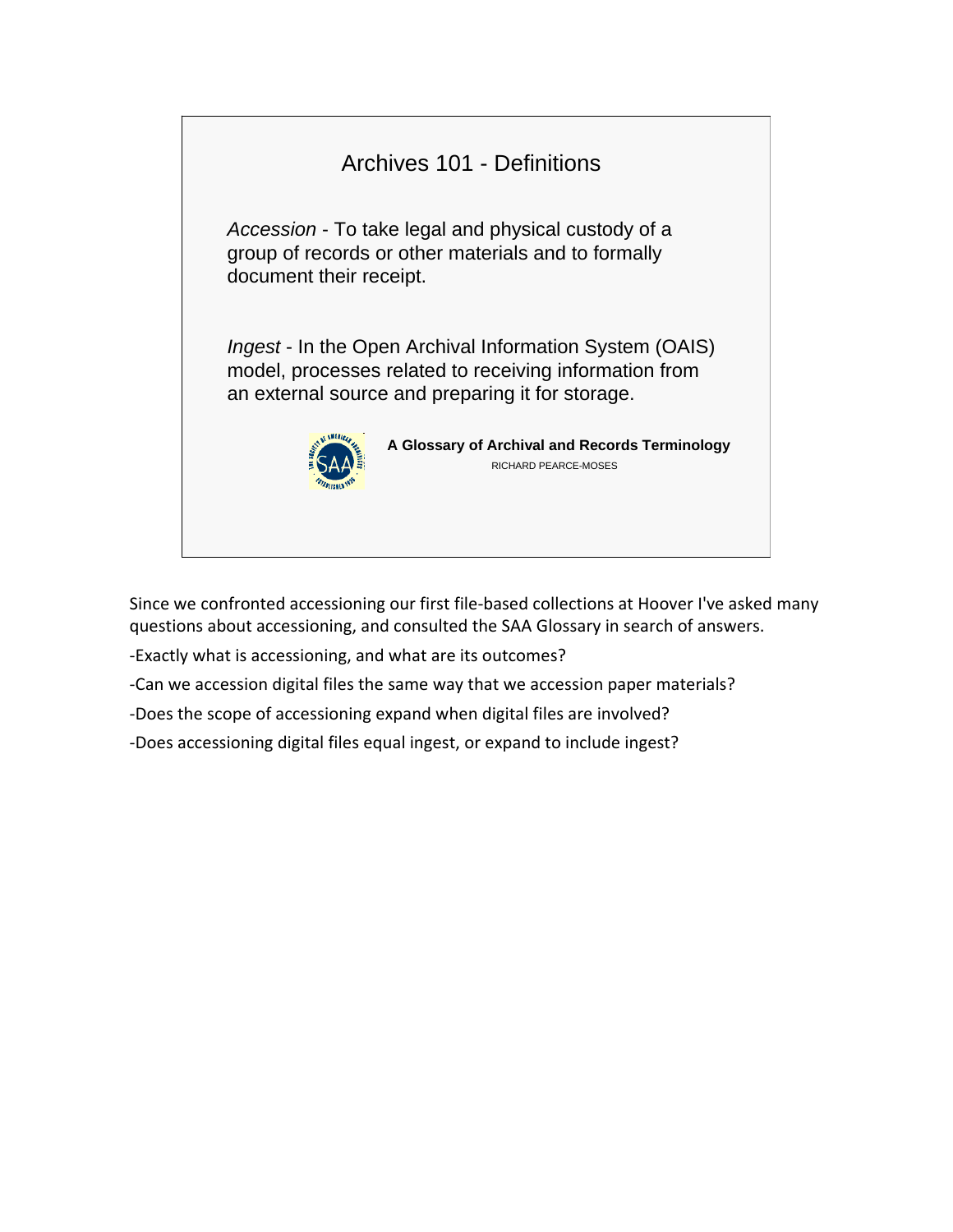

The Glossary's definition is pretty short, but this extra note describes an accessioning workflow and refers to an accession register, which really fleshes out the definition.

Specific to Hoover, I've wondered:

‐Is everything that we need to do getting done when we receive digital files?

‐How are other repositories‐‐besides the major universities‐‐accessioning this material?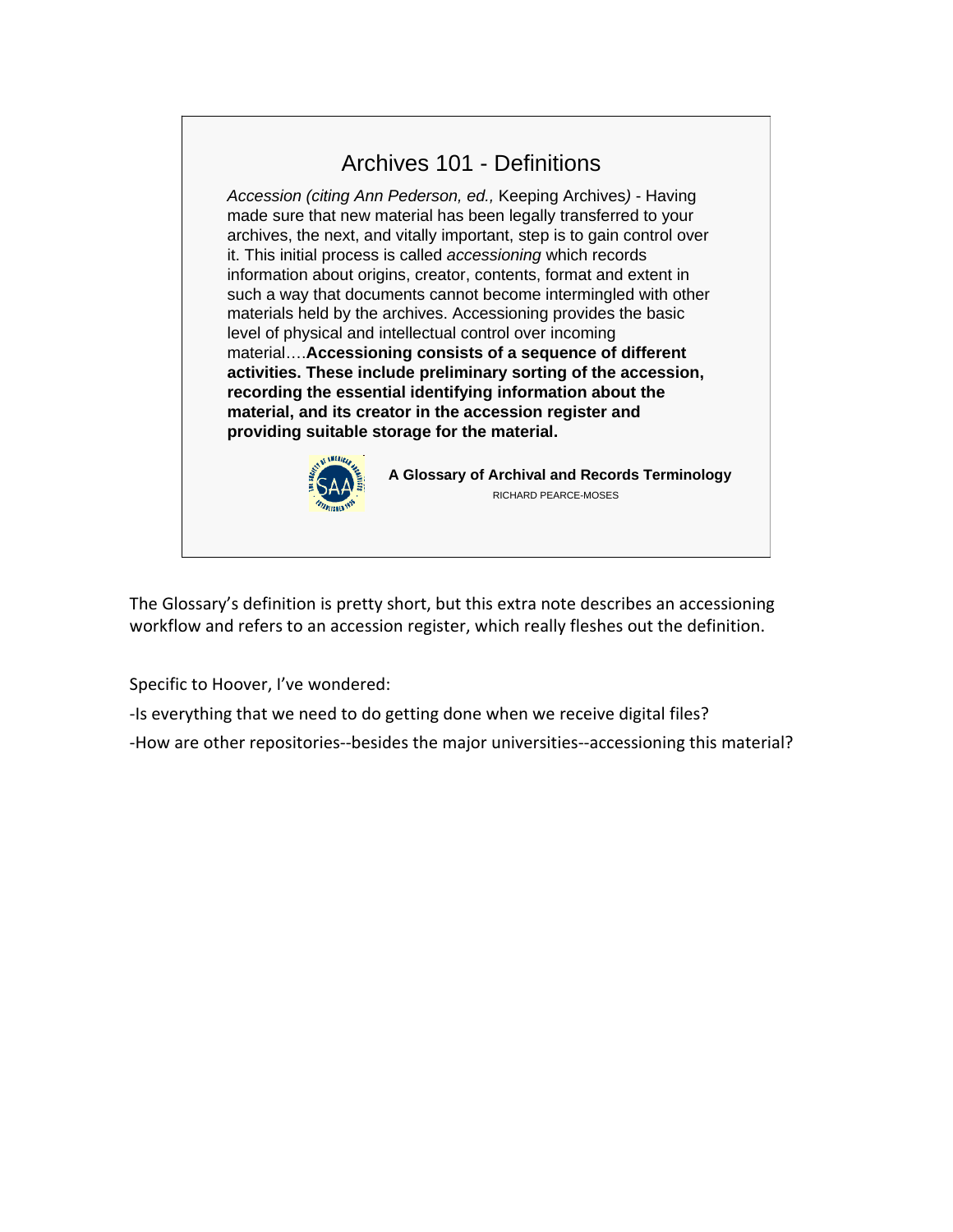

As a result of thinking about accessioning, I'm on the lookout for evidence of its importance to our work.

One recent example is the "Guidelines for Reappraisal and Deaccessioning," which are undergoing review as an SAA Standard. To reappraise and deaccession you need to know a lot of information that is documented during the accessioning process.

This is just one of many archival activities that shows how critical accessioning is.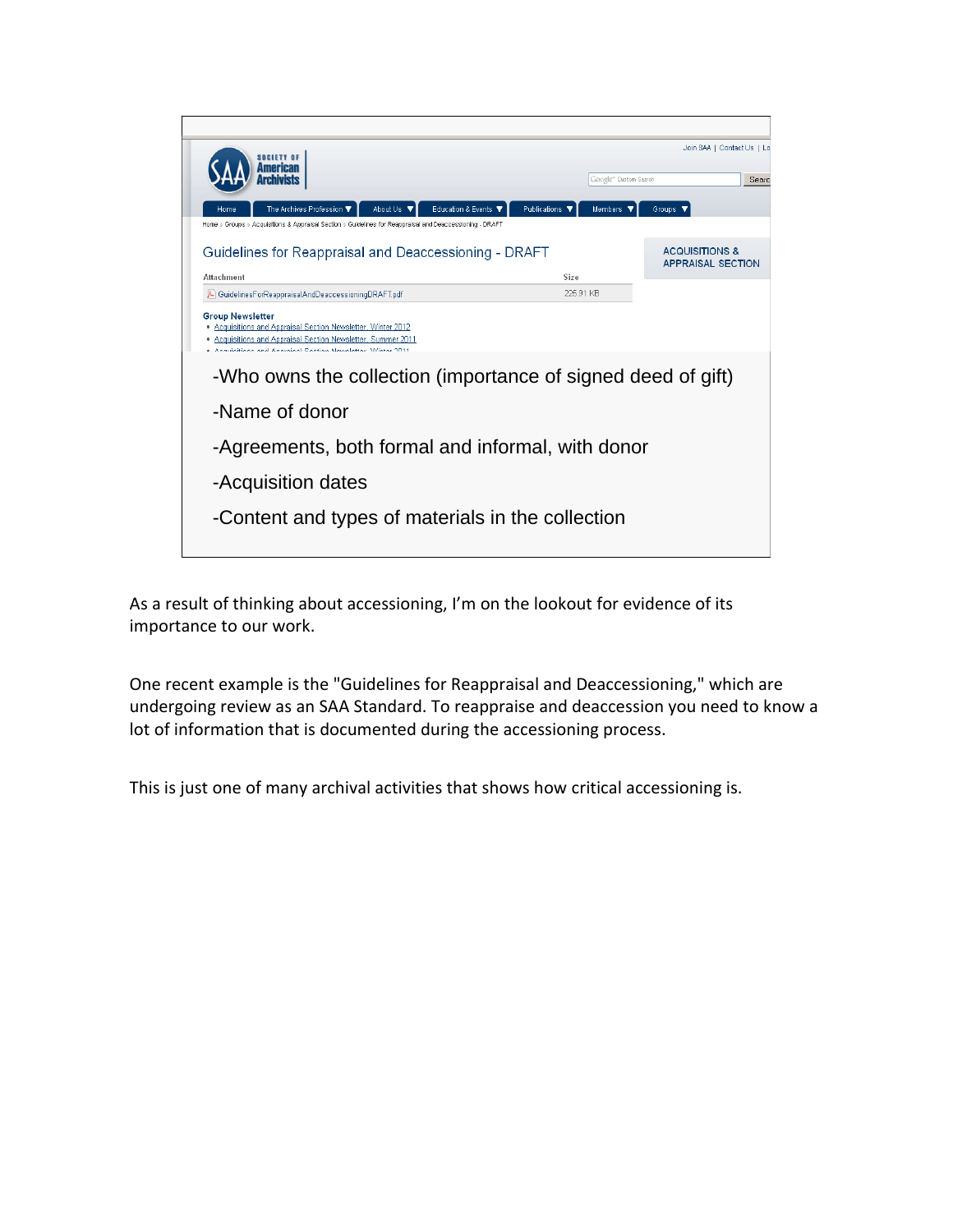| I don't know the right people<br>People are not accessioning digital files<br>People are not comfortable talking about<br>how they're accessioning this stuff<br>$\boldsymbol{X}$<br>All of the above | Why was it hard to find speakers for this session?<br>I don't know enough people |
|-------------------------------------------------------------------------------------------------------------------------------------------------------------------------------------------------------|----------------------------------------------------------------------------------|
|                                                                                                                                                                                                       |                                                                                  |
|                                                                                                                                                                                                       |                                                                                  |
|                                                                                                                                                                                                       |                                                                                  |
|                                                                                                                                                                                                       |                                                                                  |

- Wanting to know what others were doing, I decided to create this session. But then I had trouble finding people to talk about this topic. I asked at least a half dozen people who declined. There are a lot of reasons for this, but
- CLICK AGAIN

the important one is number 4, which means for us today that

- (1) Nancy and Rebecca get a lot of credit for being willing to talk about what their organizations are doing.
- (2) We must remember that this is a work in progress for all of us—hence the trenches or shower curtains‐‐and none of us claim to be experts or models to be followed.
- Nancy Enneking is the Head of Institutional Records and Archives in the Getty Research Institute at the J. Paul Getty Trust. Prior to her arrival at Getty in 2004, she spent 5 years with the Texas State Archives and previously worked at the Center for American History (University of Texas at Austin) and in the institutional archives at Johns Hopkins University. Nancy has a BA in History, a MA in Egyptology from Johns Hopkins University, and a MLIS in Archives and Records Management from the University of Texas at Austin.
- Rebecca has been an archivist at the California State Archives since 2001. Like most of her colleagues, she wears many hats. Currently she wears the hat of both Electronic Records Archivist and Legislative Records Archivist (among other things). Prior to landing at the State Archives she was a Manuscripts & Photographs Curator at UC Davis Special Collections. And, even prior to her UC Davis experience, she was the Archivist and Records Center Coordinator for Yolo County. She has pursued graduate‐level study in Public History, CSU Sacramento and received her MLIS from San Jose State 5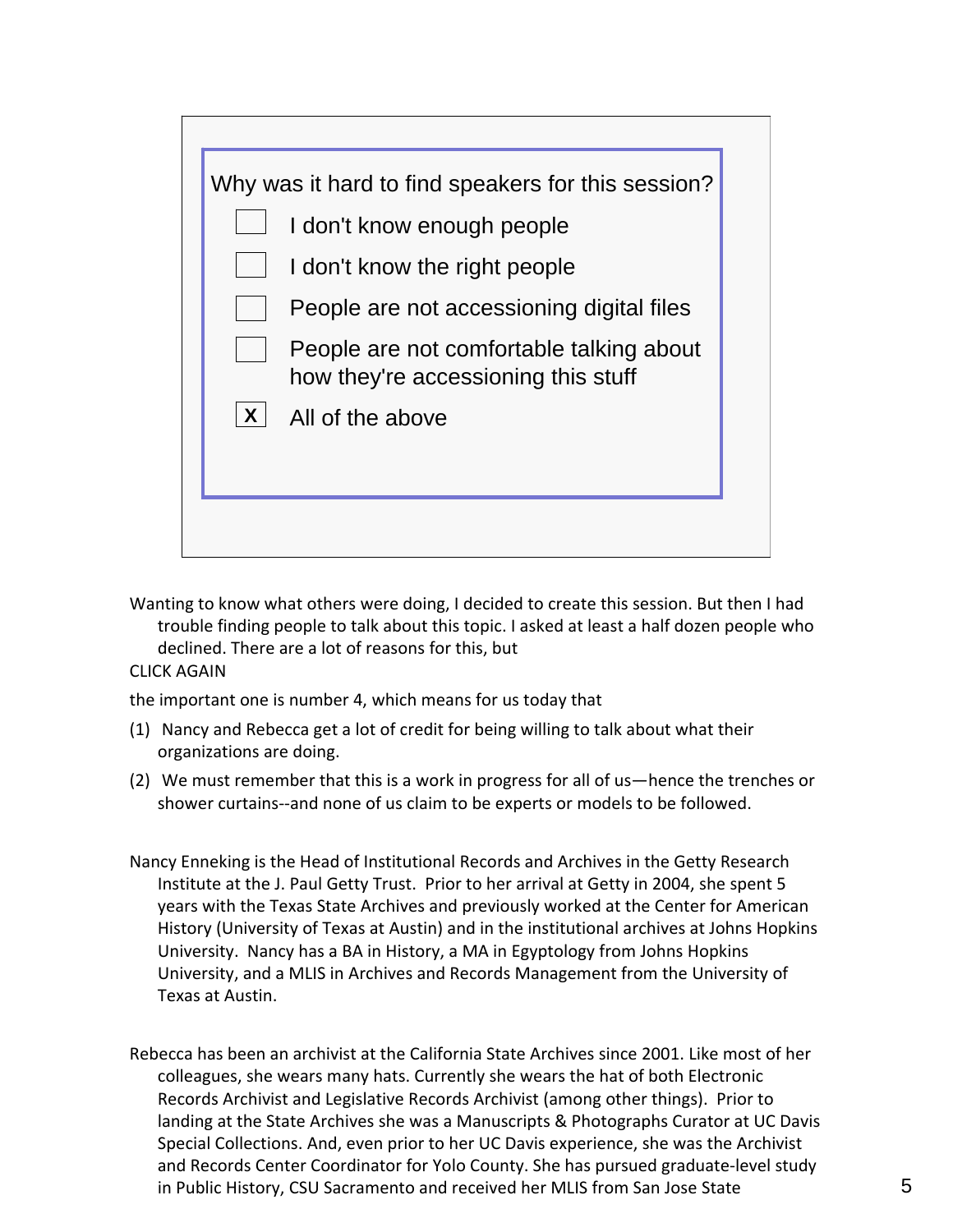

I'll be talking about how we're accessioning manuscript collections at Hoover.

We're affiliated with Stanford but are largely independent of it.

That means we have a different staffing structure and workflow than Stanford Libraries. So we've created different accessioning workflows for digital files than what the Stanford archivists probably talked about this morning.

I'll be talking about our process at Hoover from more of an administrative level.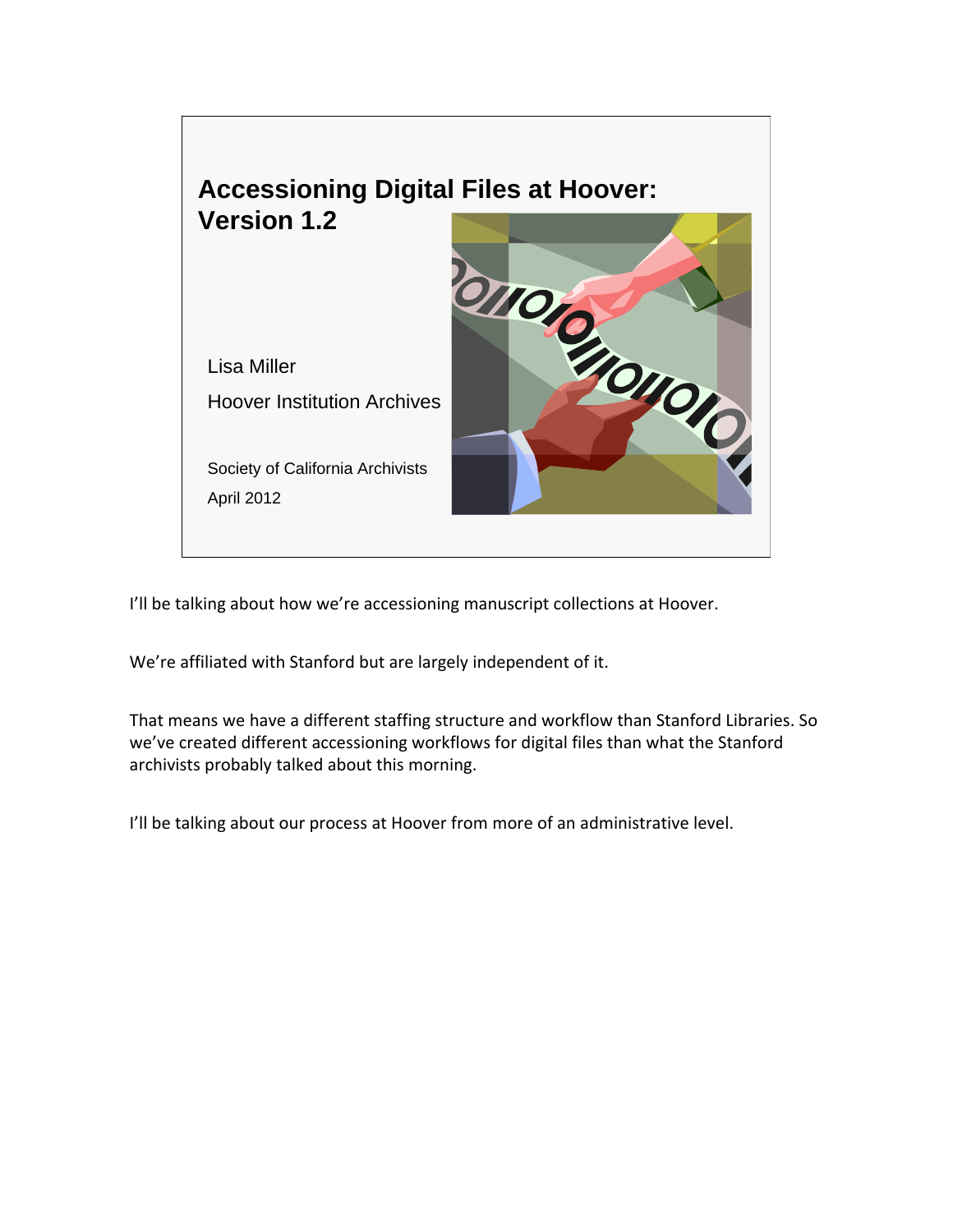## *Born-Digital Materials*

-3,000+ audio files from Commonwealth Club

-500 photographs taken by Giles Udy

-335 transcripts of Uncommon Knowledge TV/webcast programs

-35 text files from Ginetta Sagan

## *Digitized Materials*

-10,000,000+ page images from Iraq Memory Foundation

-90,000+ page images of Estonian KGB files

-500 photographs from Edward Teller family

-100 page images of Chen Jiaxin diaries

Since 2008 we've accessioned more than a dozen new collections or accretions of file‐ based collections.

Some were born digital. Others were digitized by the creators or other parties, but we only acquired the digital copies.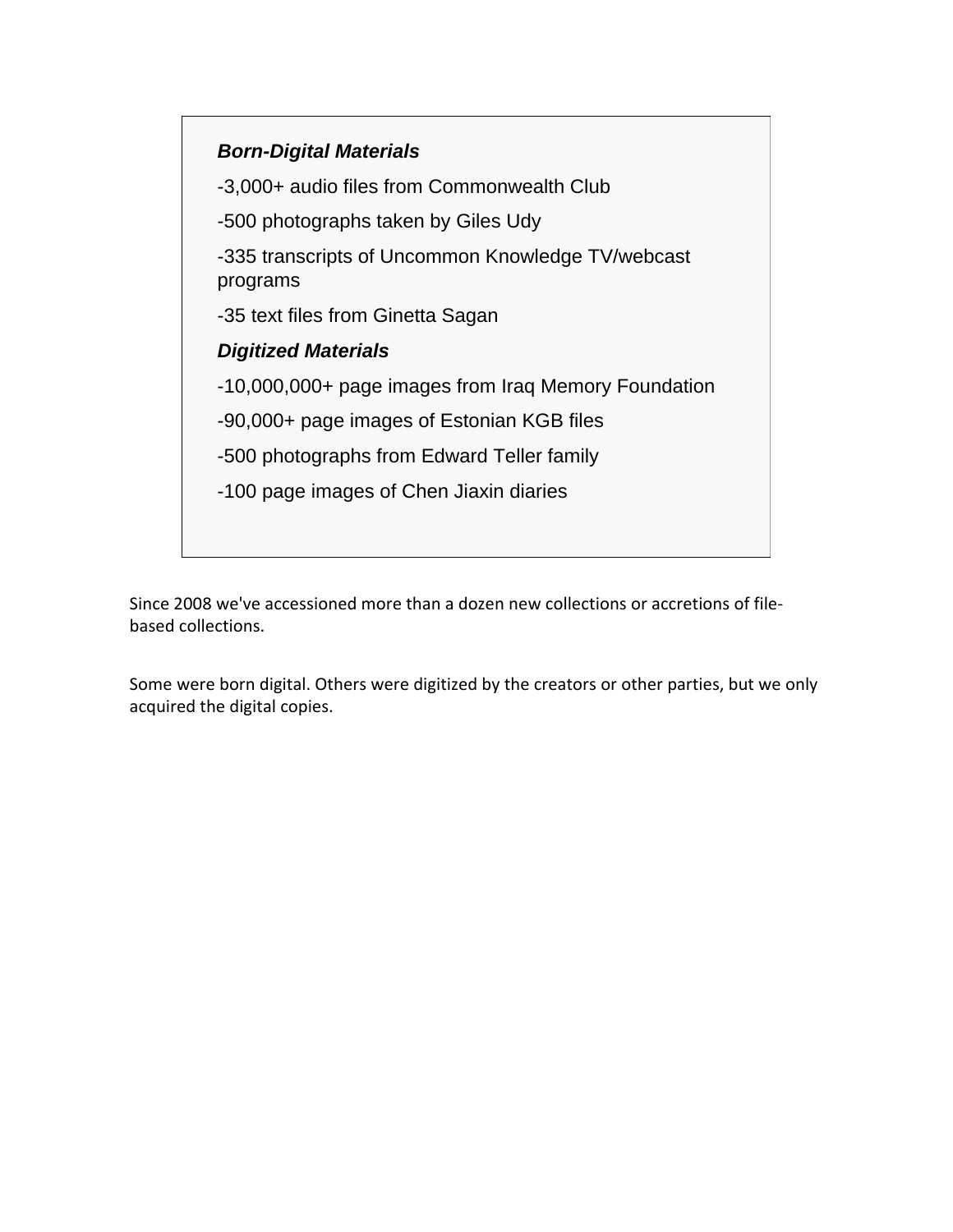

At Hoover, digital files that come in on CDs or floppy disks are boxed and shelved during accessioning, just like paper materials. So they are handled according to our standard accessioning workflow. Because digital files can't wait years for processing like paper materials can, we try to prioritize them for attention.

The collections I'll be talking about today came in over a network or on carriers that serve only for transport. They are reusable carriers that are lack any special labelling data provided by the creator.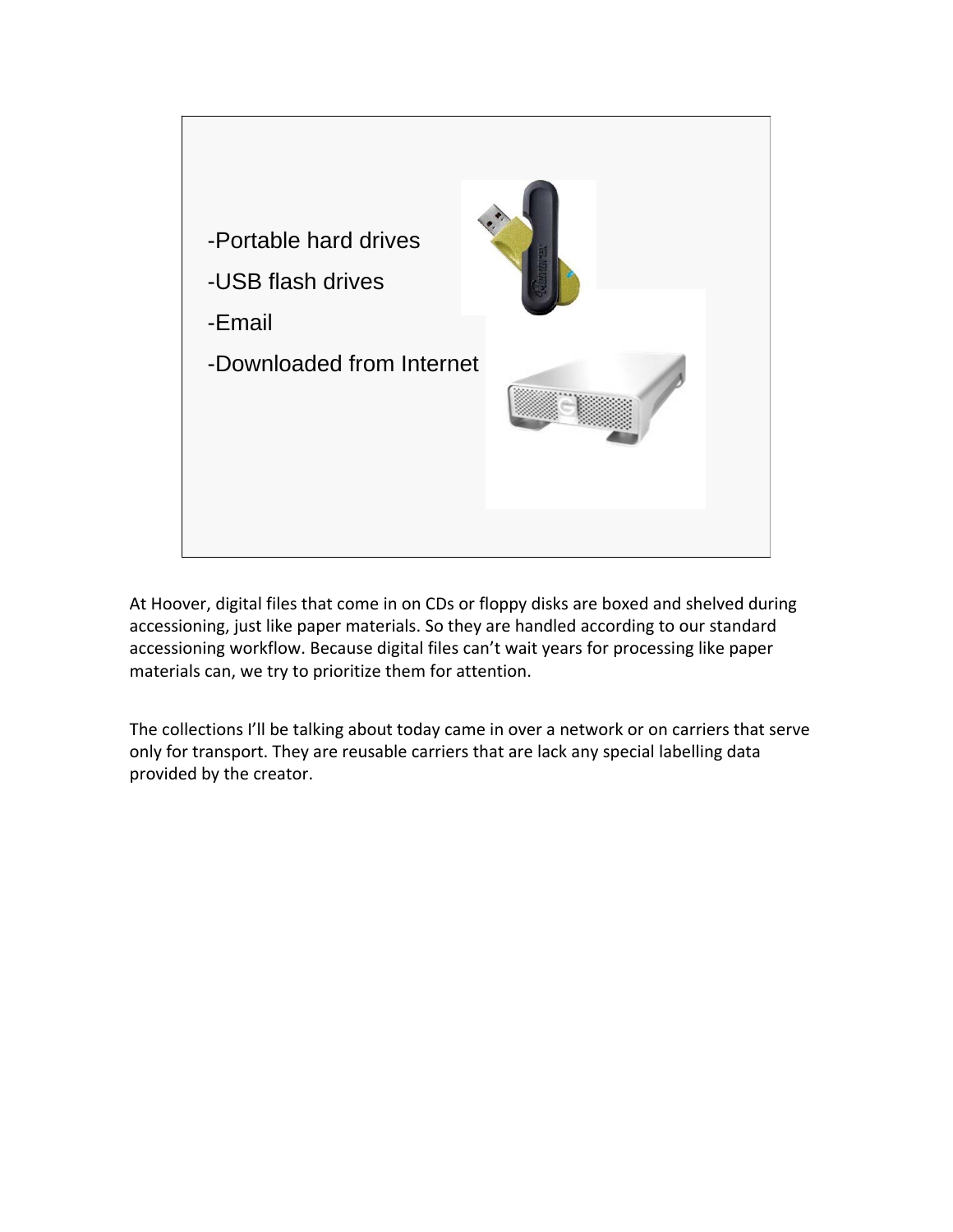

Our first file‐based acquisition was an accretion to an existing collection that came on a portable hard drive in 2008. One of our tech guys brought in the hard drive, copied the contents onto our preservation server (we do not have a digital repository system), and considered the job done.

The tech people I'm talking about are part of the archives staff and do archival work, not IT work, but most of their training is in more specialized areas like AV, so they don't always fully appreciate archival basics.

So this tech guy did not realize that no one else in the archives knew we had the materials. The curator couldn't acknowledge the donor, the catalog record and finding aid were not updated, and reference staff and researchers didn't know about the materials.

So the entire accessioning process had been bypassed. We obviously needed a new workflow for file‐based materials.

So I thought about our accessioning workflow for paper materials, and the products of accessioning. They centered on the cataloger.

He takes control of the material, provides storage and shelf location, and records essential data about the material and its creator in the catalog record—which is our accession log.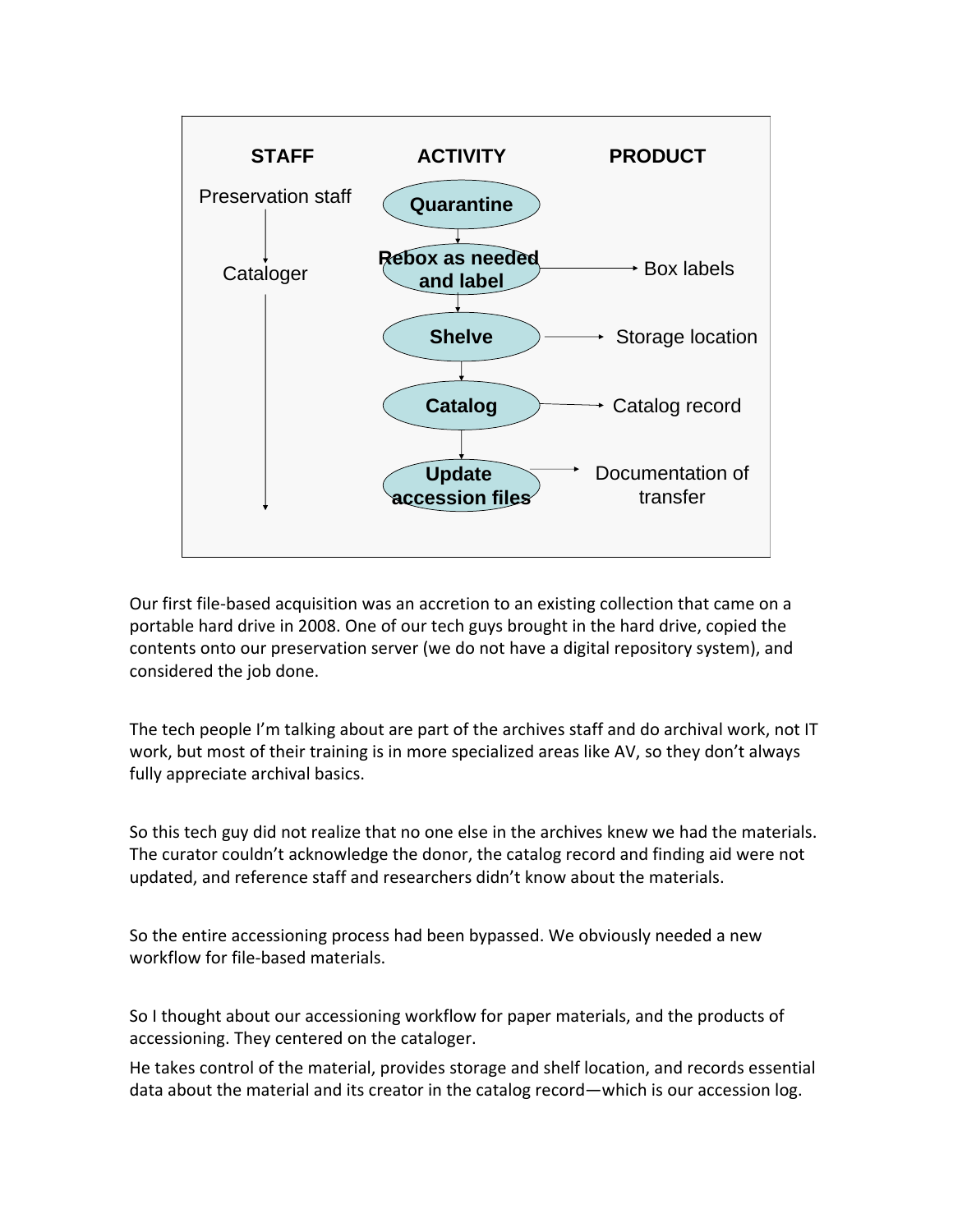

So then I thought about the way digital materials come in and get processed.

It is all technical steps that don't involve the cataloger. It doesn't generate the vital accessioning products that we log for paper materials, like a catalog record and transfer documentation.

The cataloger was key. Only he can add or update records in our catalog.

But he was not going to perform these technical accessioning steps, nor examine the files to glean basic data about creator, content, format, and extent.

So our tech staff needed to relay this data to the cataloger to get the materials officially accessioned. This was both a communication problem and a documentation problem.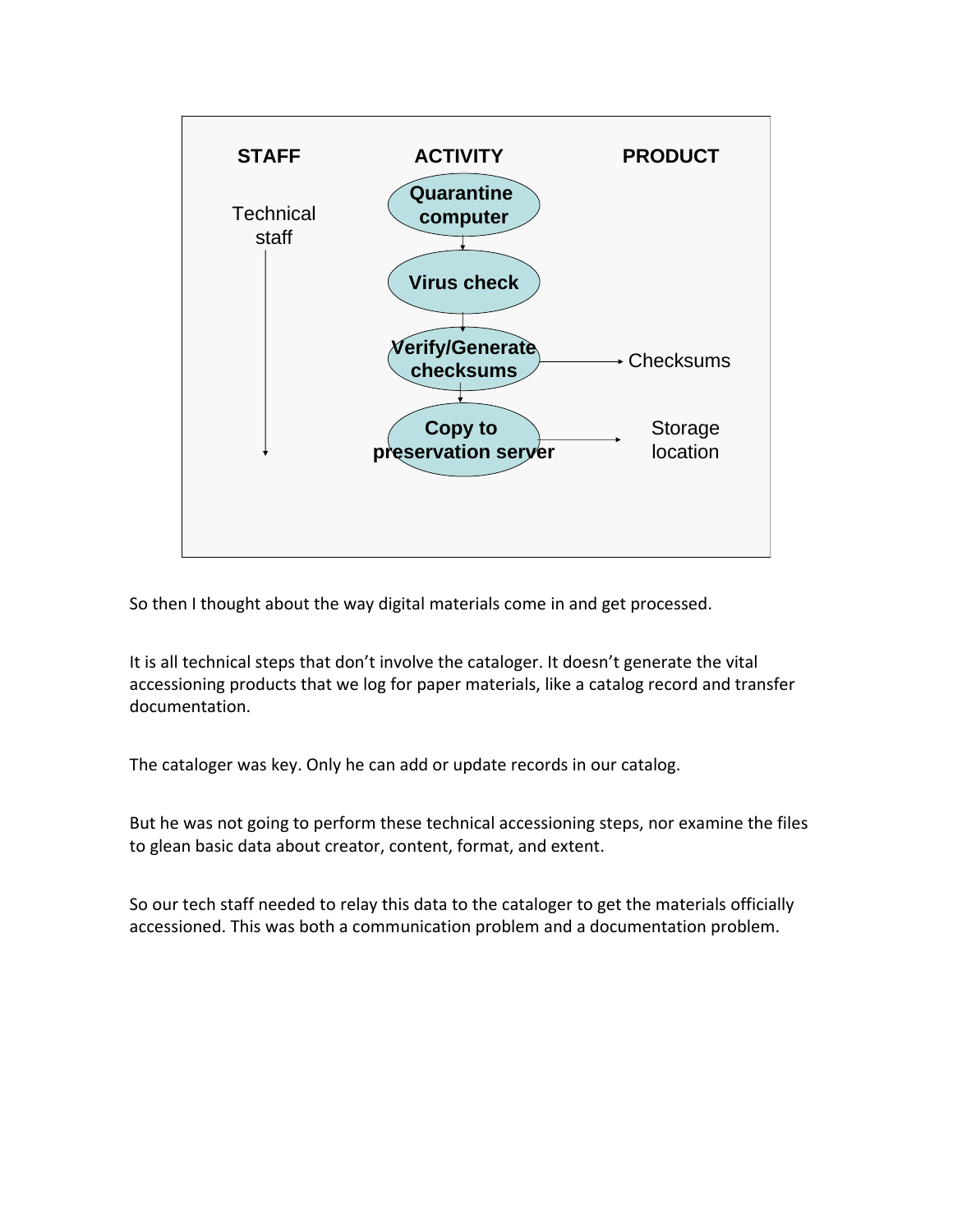

Maybe it shows my 15 years as a government employee, but my solution was to create a form. Our tech staff would fill it out as completely as they could, getting input from the curators or other staff.

Then they would share it with everyone who needed to know about the collection. I'll show all the elements of the form on the next few slides.

These elements contain some of the basic administrative information:

‐Whether it's a new acquisition or accretion

‐The date, which serves as a rough date of receipt and basic processing of the materials

‐Who was responsible for the accessioning work

Not only is the form sent to staff, but a paper copy gets printed and added to the accession file, and an electronic copy sits with the files on our preservation server.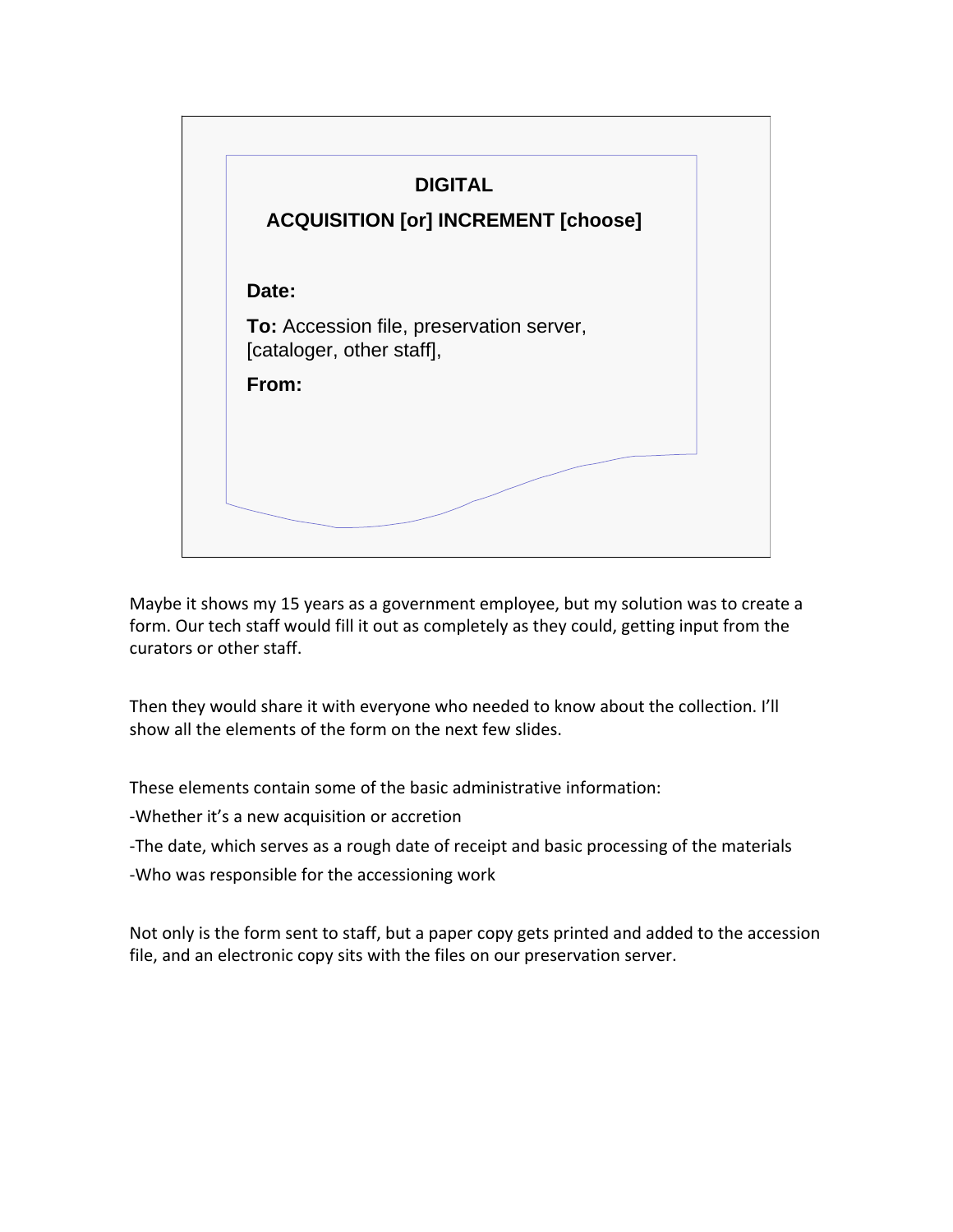

These elements form part of the catalog record.

We need this data whether the accession is paper or digital. We can usually get it from the curator or deed of gift, but it makes sense to get it all in one place on this form.

One workflow problem is that the cataloger officially assigns the collection title and its accession number. It's not a problem for accretions, which already have a collection title and number, but for some new collections the form is sent to the cataloger as a draft.

After the collection title and number is assigned by the cataloger, the tech staff finalize the form. They also have to wait to load the files onto our preservation server because we store our digital collections by accession number on the server.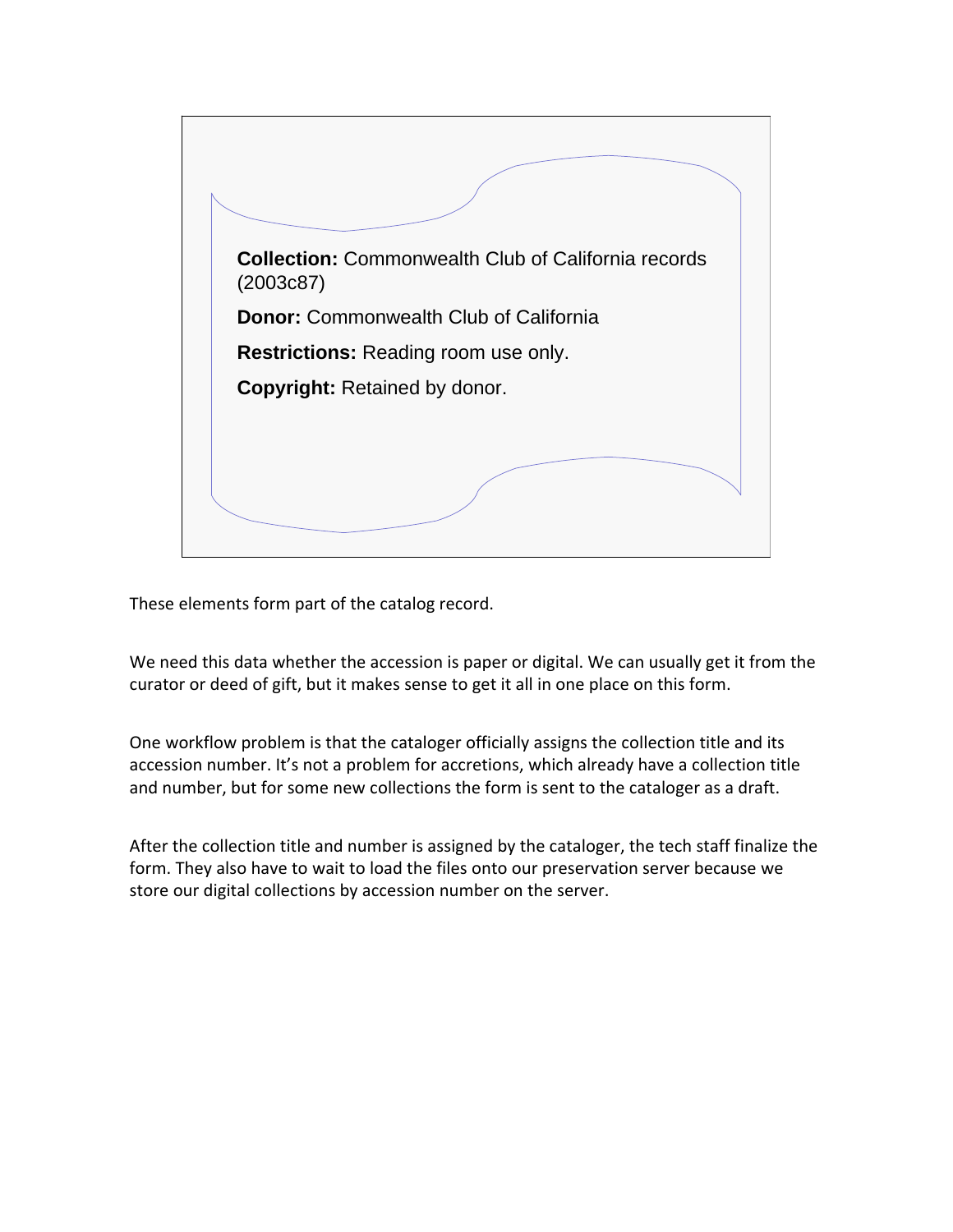

These are the archival description elements. There's nothing special or technical about them except that our tech staff, rather than the cataloger, describes the materials. This fleshes out the abstract in the catalog record, and can be plugged into a finding aid.

It's not meant to be the last word in description, but just an overview of the major series or types of materials if they can de identified. The form prompts for series because that provides more information for downstream use by our staff, and in many cases the material we receive is a discrete series.

If the collection is a hodge-podge of files—everything on a creator's laptop--we would complete this very generally rather than indicating series.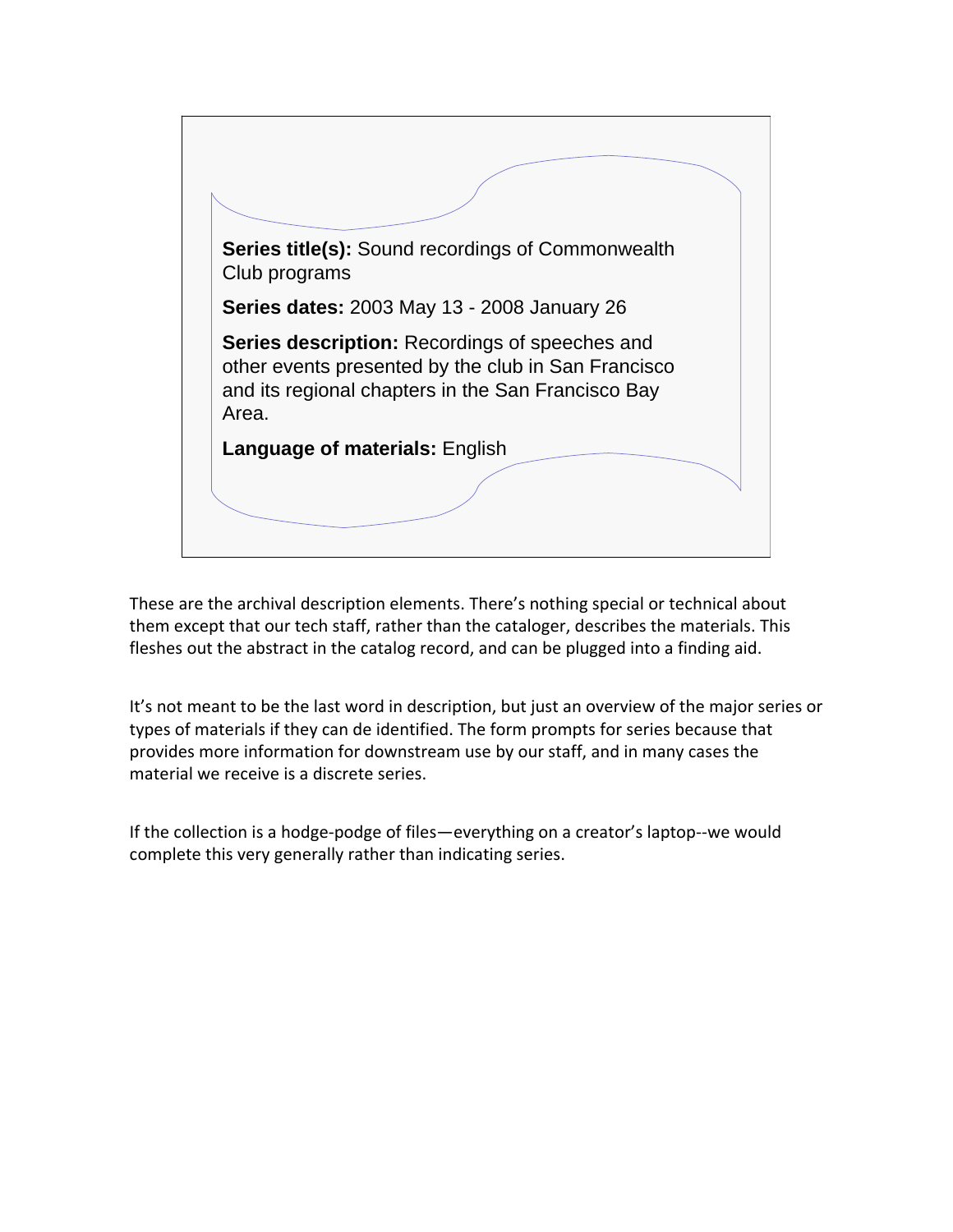

So far all of the elements are basic to paper or digital accessions, and the unique thing is that our tech people are compiling the data. The rest of the elements focus data specific to digital files.

These elements capture basic technical details and are pretty quick to generate.

‐For extent, we try to provide several measures. One is for the intellectual content (1685 programs). Another is for the number of files and their size. The exact byte size can informally verify the transfer, and the rough size helps us monitor space on the server.

‐File specs show whether we received high‐quality master files or low‐quality use copies. Often it's only low-quality files because that's how the creator digitized their materials before we got involved. We don't generate and record technical metadata for every single file, so this form documents it once for the whole accession.

‐Digital creation dates might be useful for managing the files later on.

‐Most of our digital masters are stored on our preservation server, which we call Weegie, but sometimes we store file on other servers. Weegie was the name of Herbert Hoover's dog.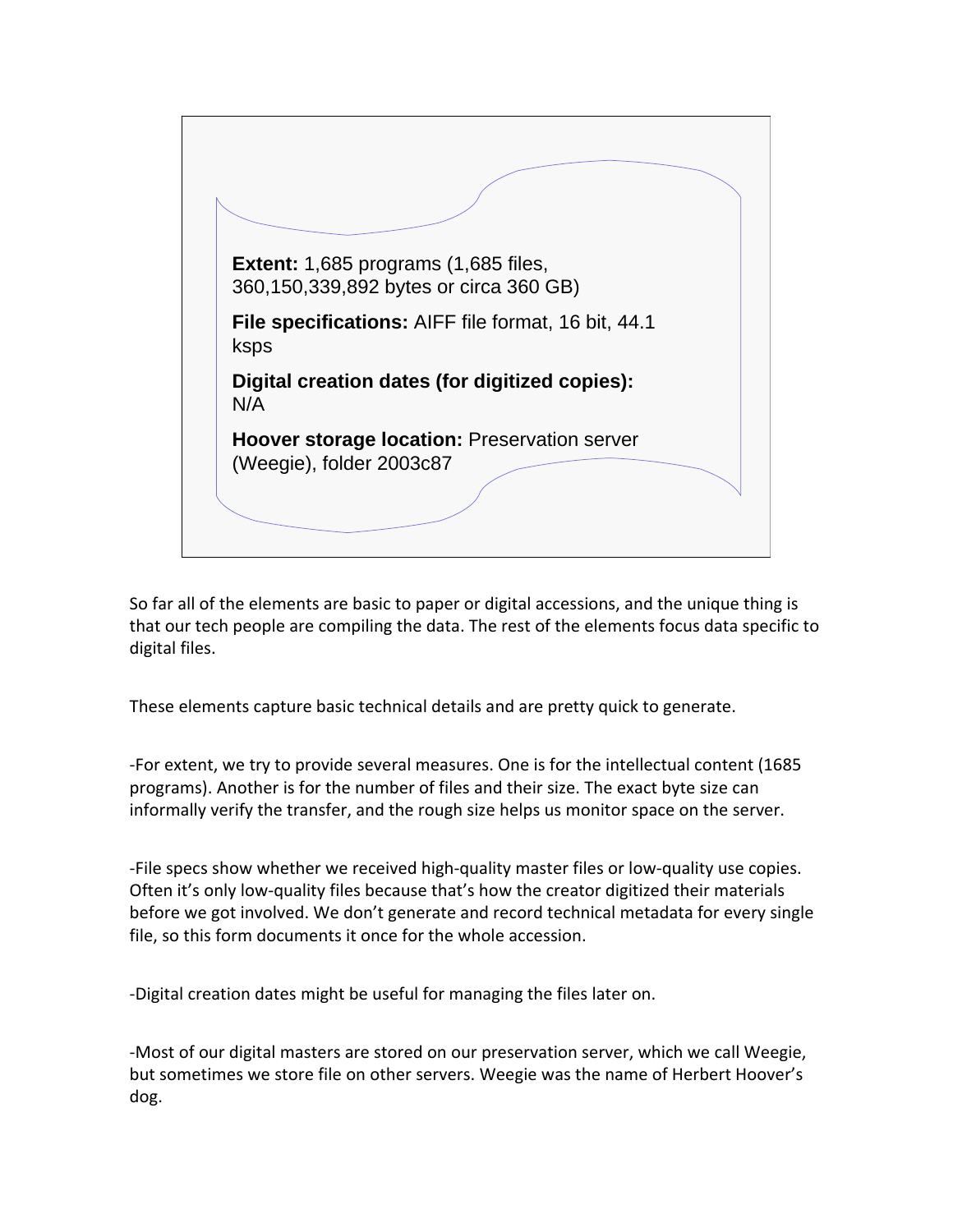

These elements help understand the content and arrangement of the digital files in a folder structure.

With paper materials we might ask about finding aids or file plans.

With digital files, the descriptive information is often embedded in file names or the creator's directory structure, so it makes sense to record data about them.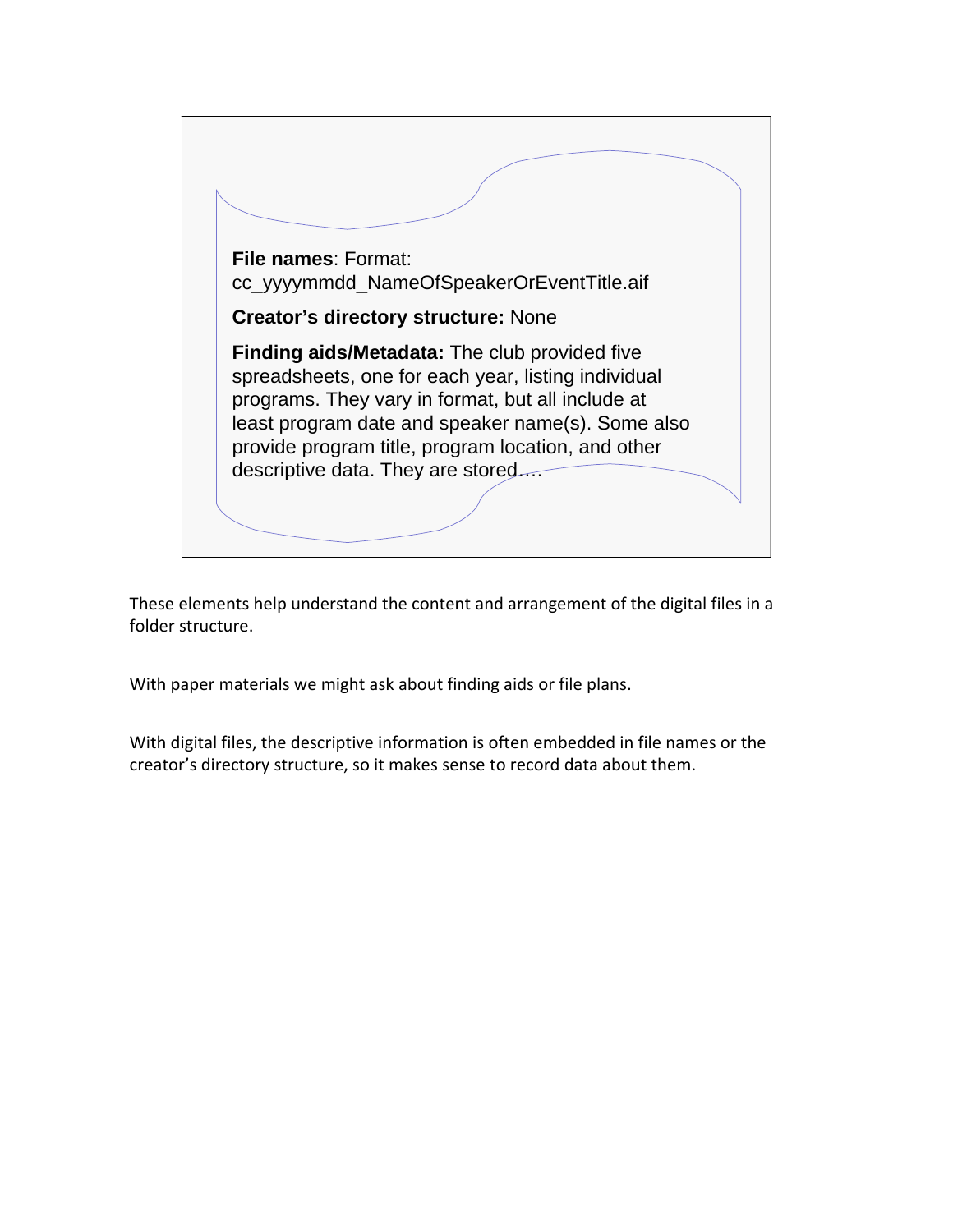

Checksums are the digital fingerprints that uniquely identify each file. We use them to check file integrity after copying files, and to periodically check everything on our preservation server. If a file changes, it will not match its fingerprint, and we know that we need to take action.

The accession form reports who first created the checksums, and when. This is important provenance data. It indicates the exact point from which we can confirm that the files are identical to what we originally received. The earlier in the process the checksums are created, the better.

Just about anything can be added to the Notes field, including:

‐details about how the materials were transferred to us—by flash drive or email.

‐processing steps during accessioning, like whether we changed any file names.

- ‐issues noticed during accessioning, such as image quality problems
- ‐a directory tree for the files (which is generated by DOS commands)

This form gets the details of every digital accession into Hoover's institutional memory—by being added to a catalog record, printed and filed with the accession files, and residing electronically on our preservation server with the digital collection.

It's amazing how quickly one forgets the details of an accession. We've already consulted them as we maintain and manage our digital collections.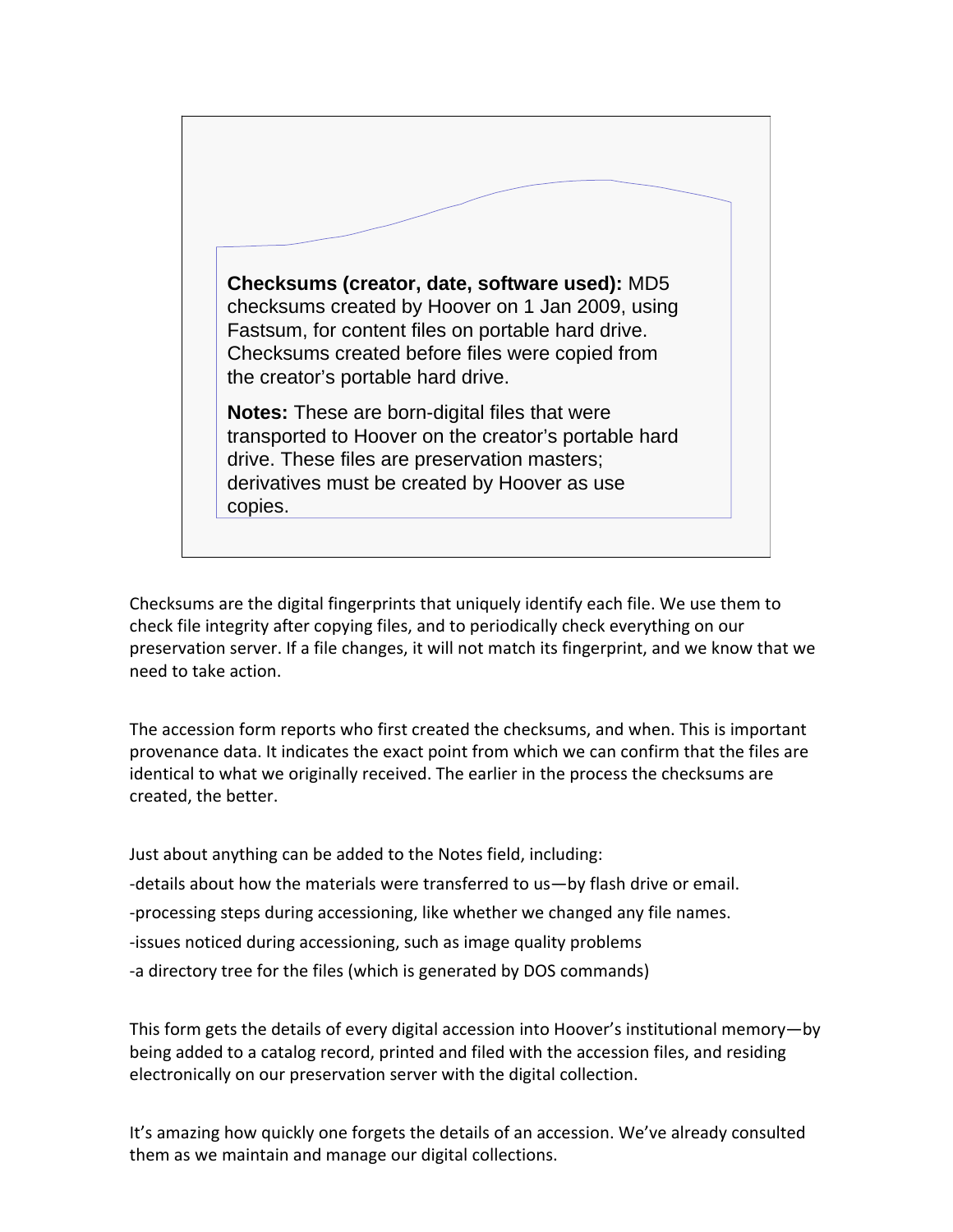

This is a lot of information to collect on incoming digital files, and it can be kind of tedious to write it all down.

How long it takes varies with the size and complexity of the collection, and I haven't calculated the average number of minutes to complete the form.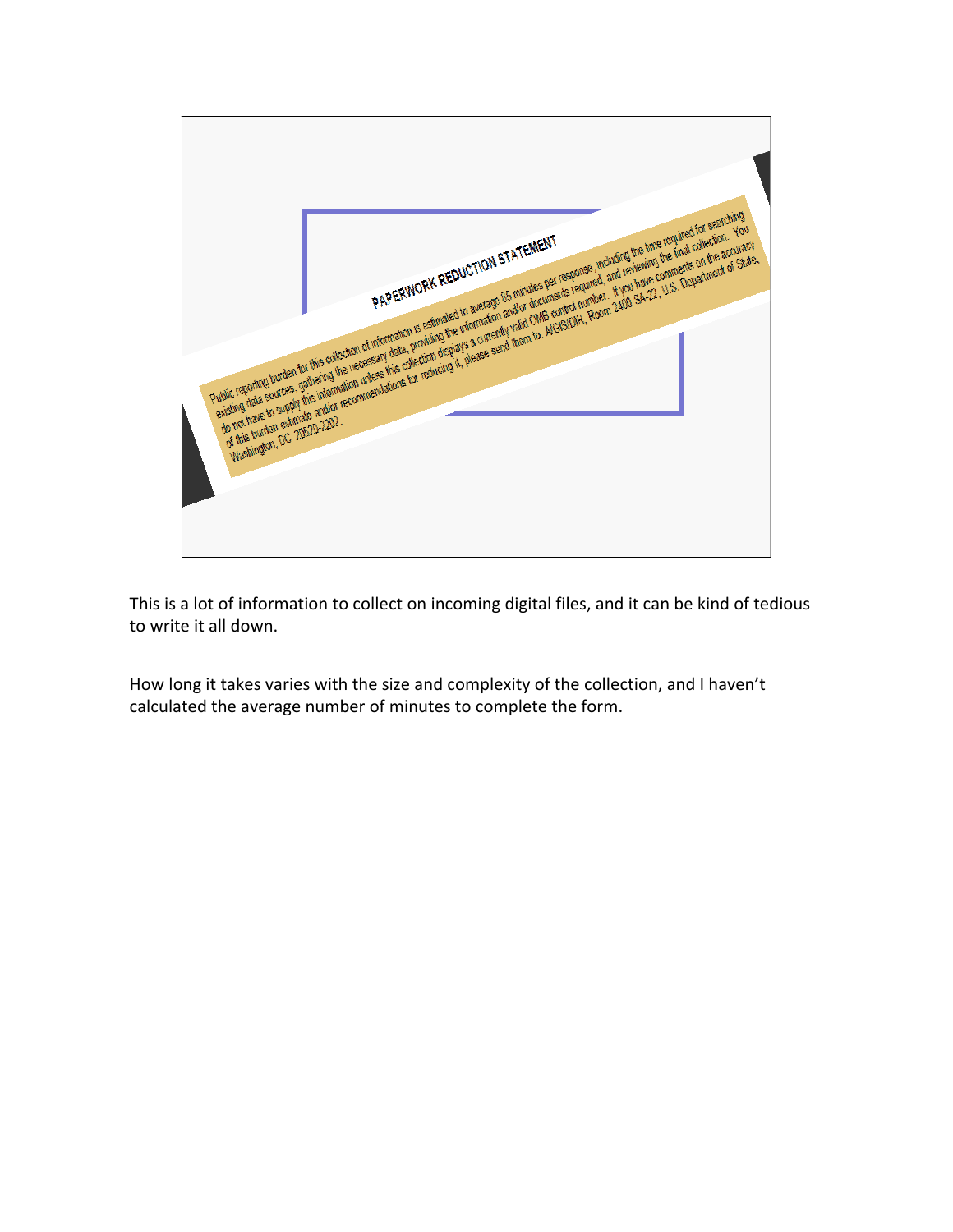

I thought our tech people‐‐who are archives people‐‐would use the form if it was provided.

## CLICK AGAIN

But it turned out some of them would rather get a colonscopy than fill it out. So after introducing the form I realized that I needed to try to win them over to it.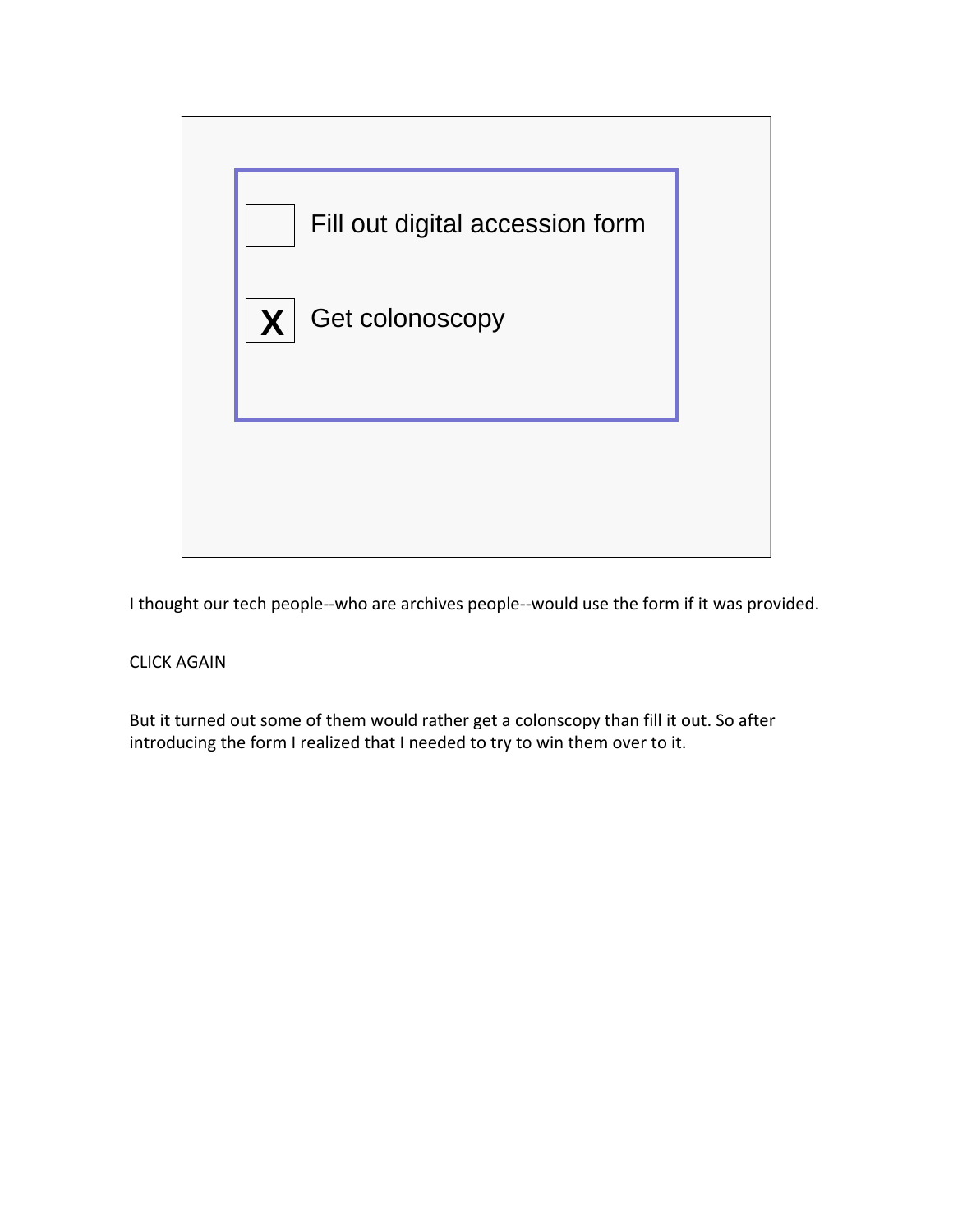

It would help if the form was more interactive, kind of like Turbo Tax, walking you through the data elements with prompts, and measuring and reporting your progress toward completion. But we don't have programmers to do that.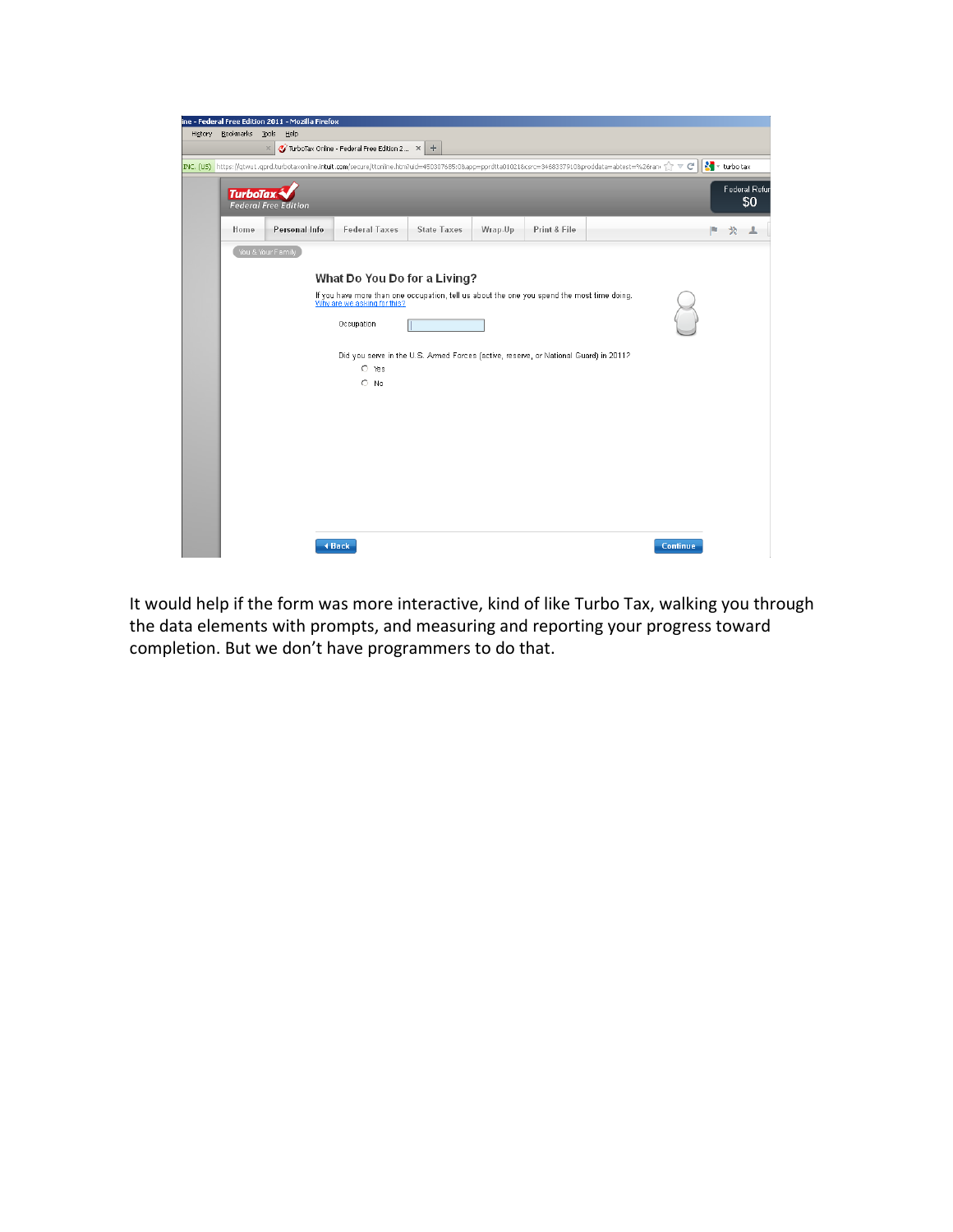

So I tried to educate them on the importance of accessioning.

One analogy I used was if they acquired paper materials, put them in a box with a label, and placed it in the stacks. The papers would be preserved, but no one would ever know they were there—one undocumented box lost in a sea of properly accessioned boxes.

They seemed to get this, but it didn't lead to any completed accession forms.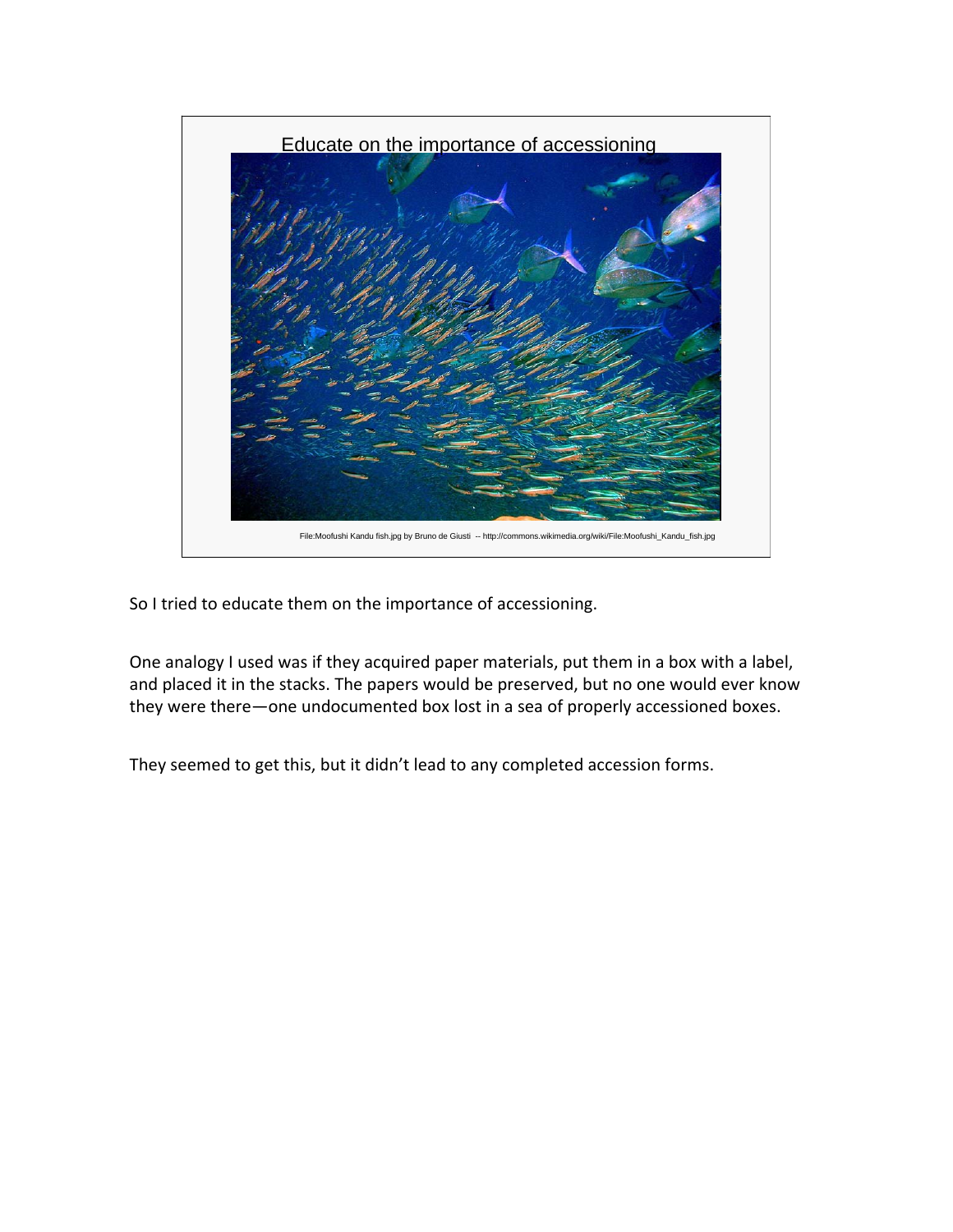

So then I nagged them.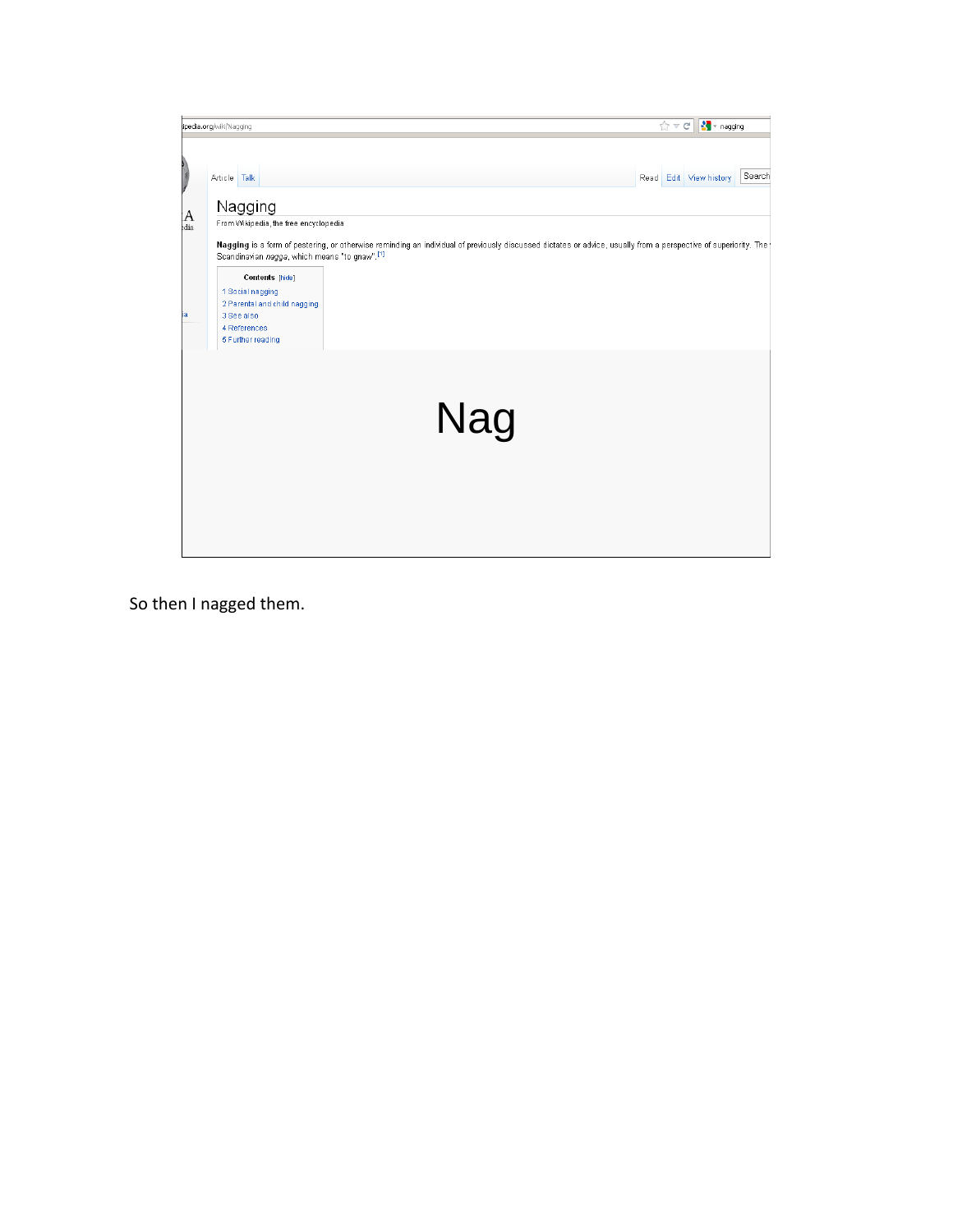| Amount of Material:                                                                     |                                                                                          |
|-----------------------------------------------------------------------------------------|------------------------------------------------------------------------------------------|
|                                                                                         |                                                                                          |
| Series title and dates: Sound recordings of club programs                               |                                                                                          |
|                                                                                         |                                                                                          |
| Series dates:<br>San Francisco and its regional chapters in the San Francisco Bay Area. | Series description: Recordings of speeches and other events presented by the Club in     |
|                                                                                         |                                                                                          |
|                                                                                         |                                                                                          |
|                                                                                         |                                                                                          |
| Language of materials: English                                                          | Partially complete form to get                                                           |
|                                                                                         |                                                                                          |
| Hoover storage location:                                                                | them started                                                                             |
|                                                                                         |                                                                                          |
| File specifications:                                                                    |                                                                                          |
| Filenames:                                                                              |                                                                                          |
|                                                                                         |                                                                                          |
| Finding aids/Metadata:                                                                  |                                                                                          |
| Restrictions: Materials are open.                                                       |                                                                                          |
| Copyrights: Retained by the clubs per original agreement.                               |                                                                                          |
|                                                                                         |                                                                                          |
|                                                                                         | Notes: These are born-digital files that were transported to Hoover on portable hard     |
|                                                                                         |                                                                                          |
|                                                                                         | drives. These files are designated as preservation masters by Hoover, smaller derivative |
| files must be created by Hoover as use copies.                                          |                                                                                          |
|                                                                                         |                                                                                          |

Then I tried filling out as much of the accession form as I could and sending it to them as a way to help get them started.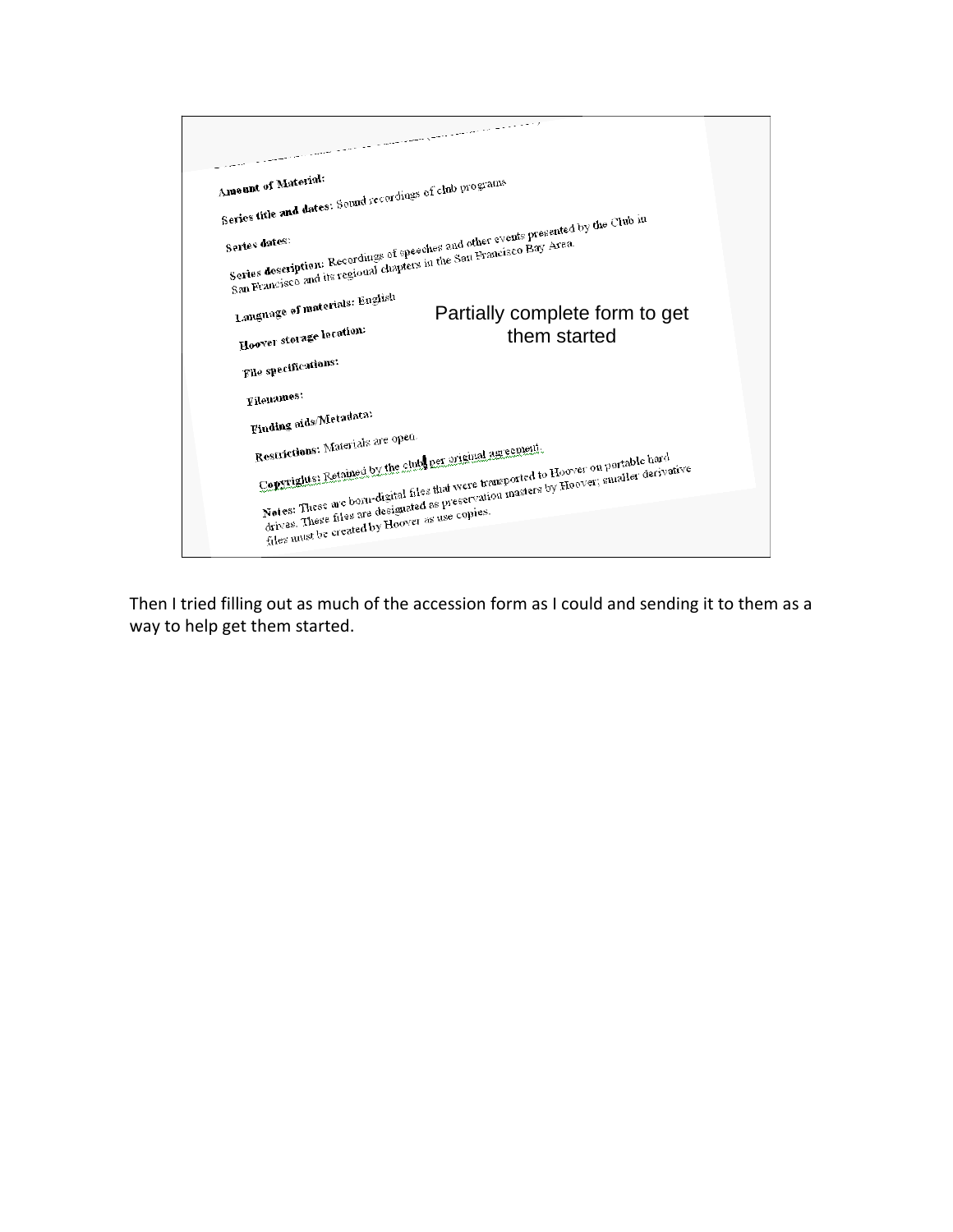

Then I nagged them some more.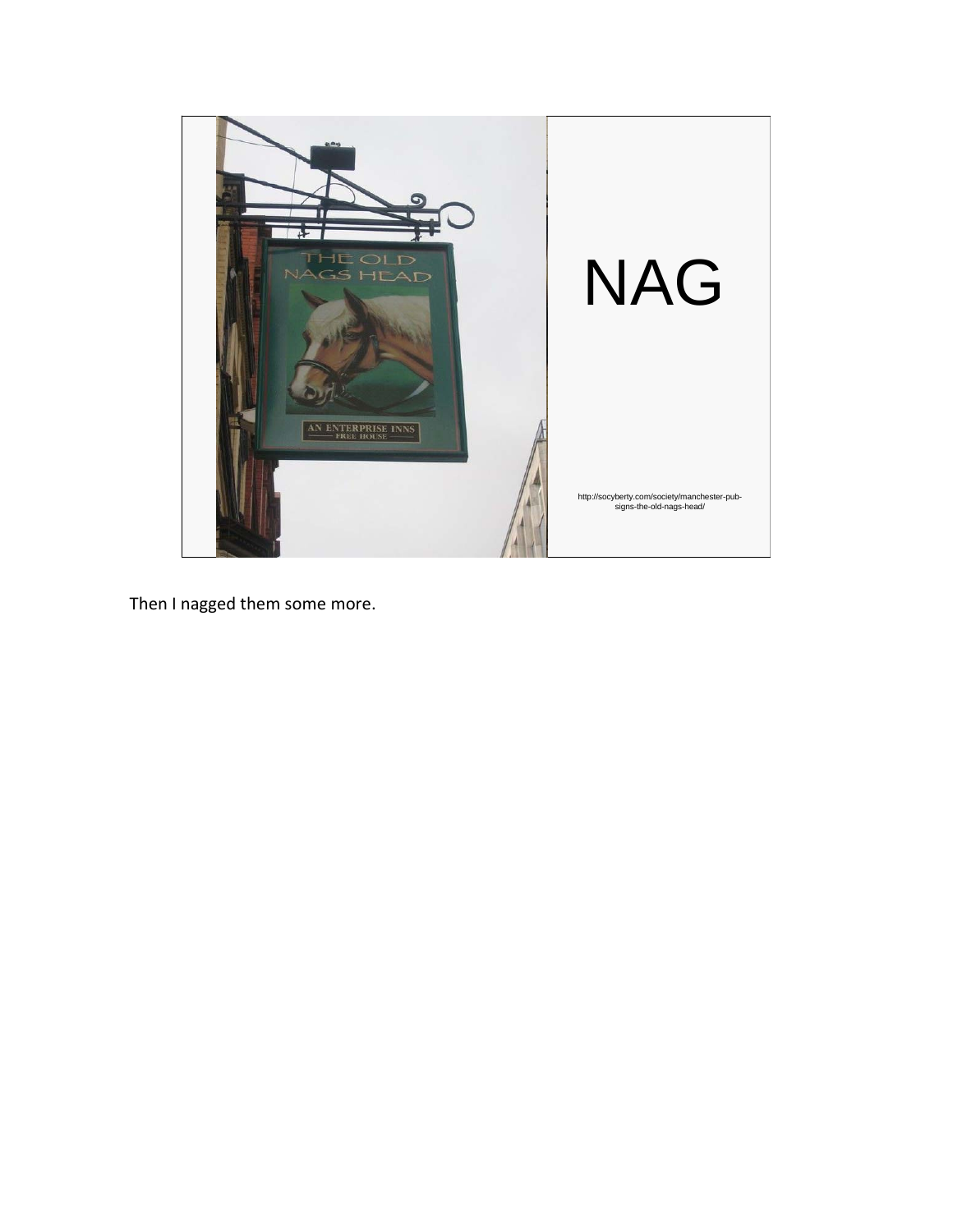

I tried mentioning it on their performance evaluations.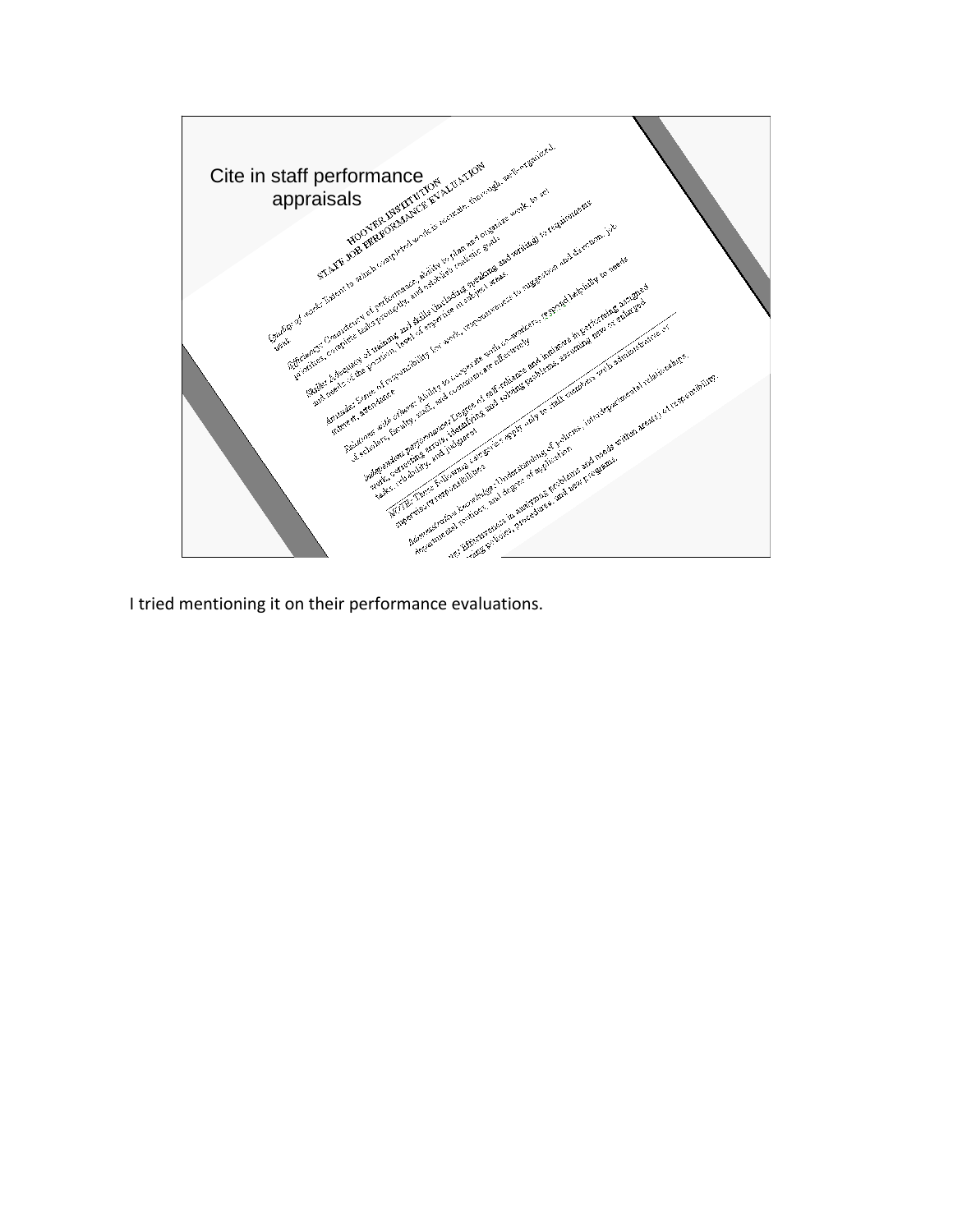

And then I nagged them some more, and continue to do so.

It has gotten better—we've gotten a few forms completed—but we still have several accretions that have been in our custody for several years but remain unaccessioned.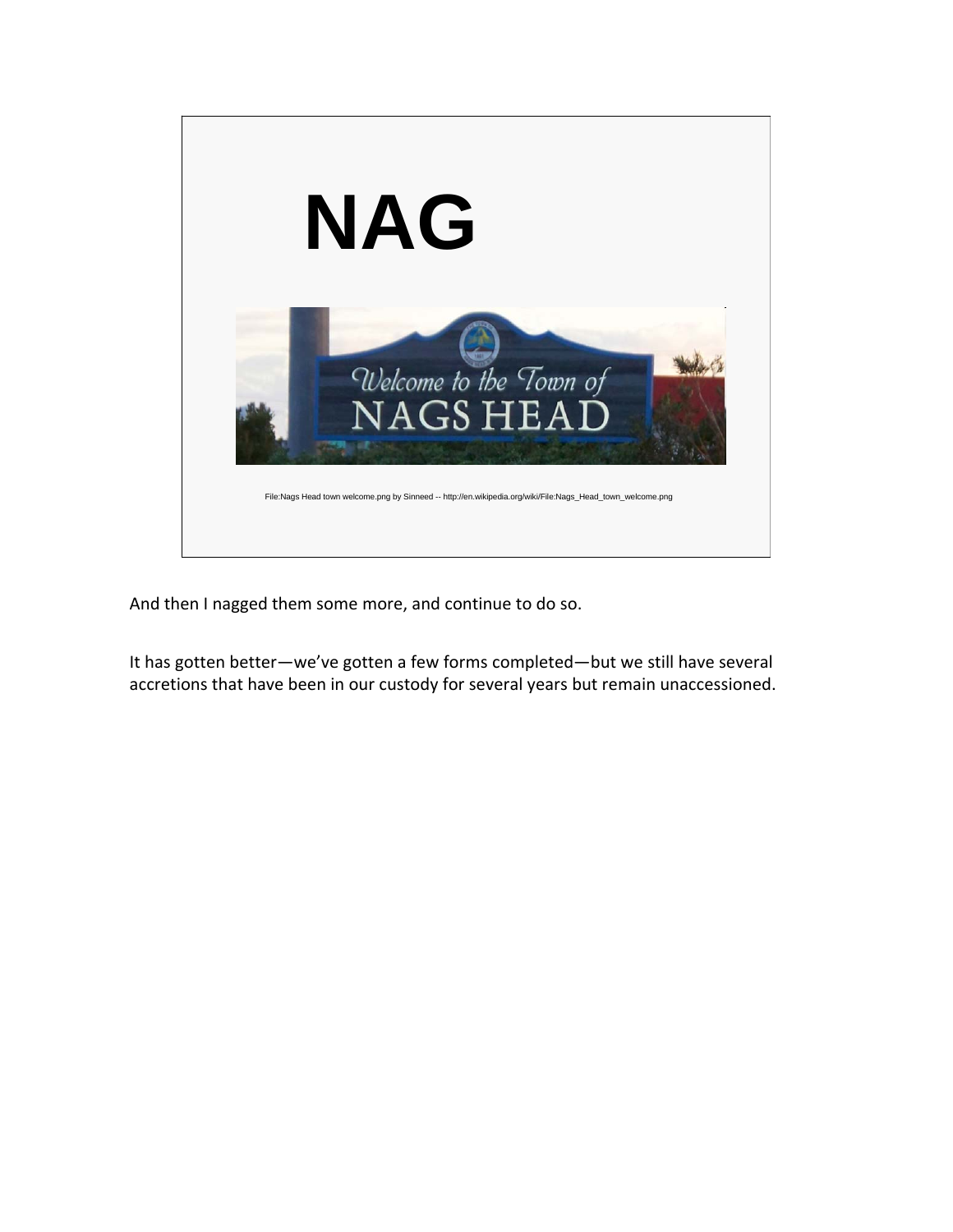

Now, there are some things I haven't tried.

I didn't try food.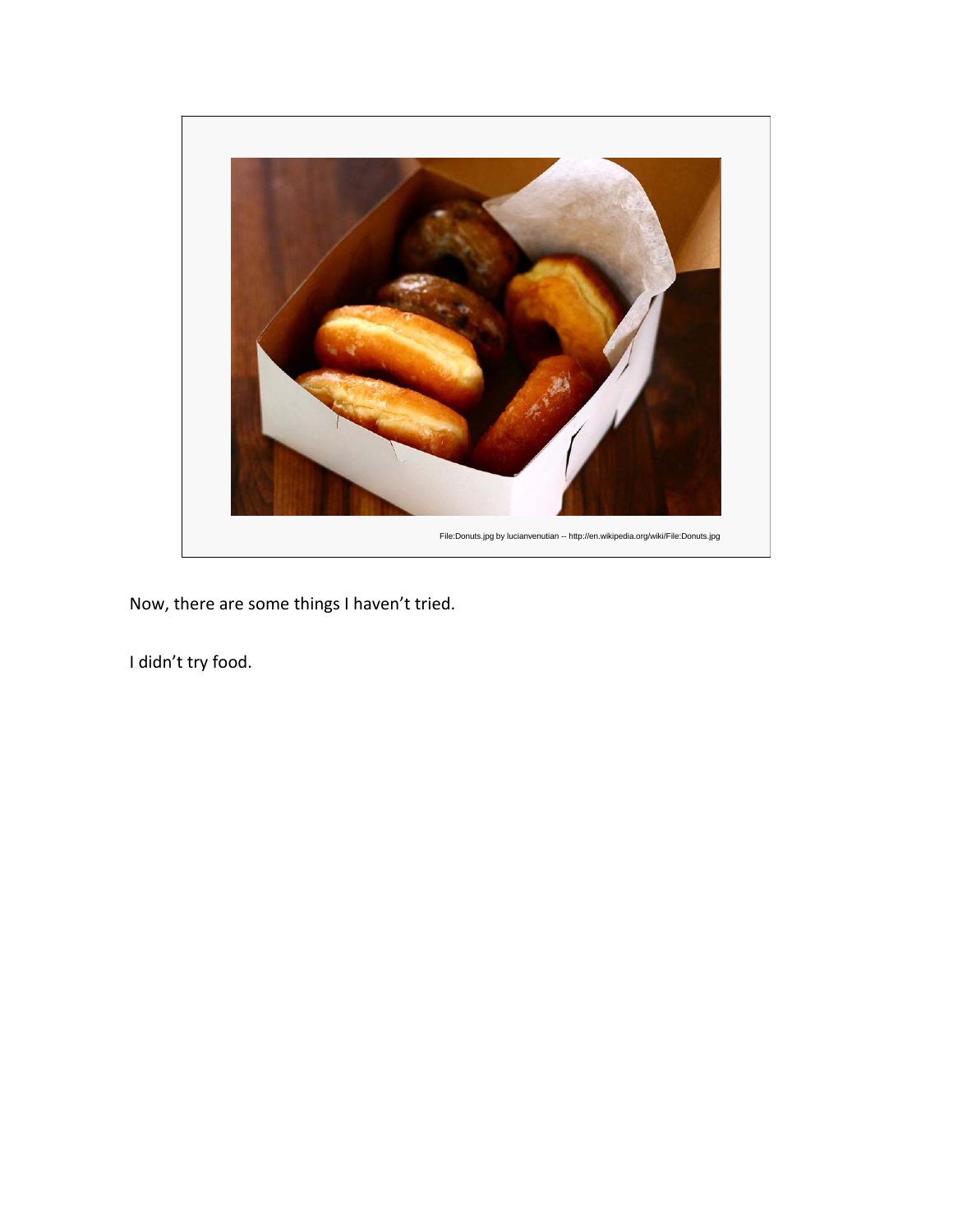

And I haven't tried some sort of bounty system for completed forms.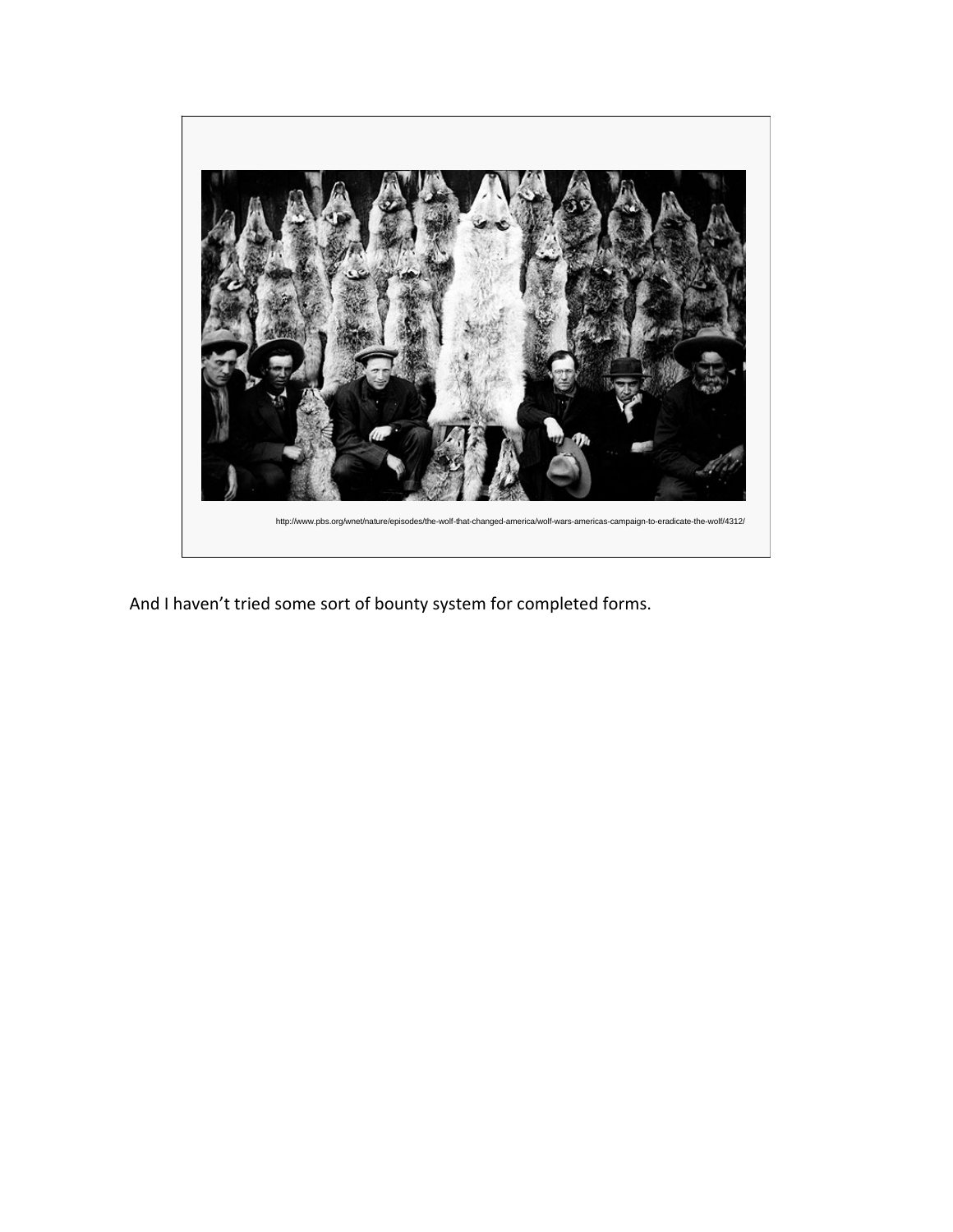

Instead, our next step will be to create a storage space that we're calling Purgatory.

It will be a rest stop on the way to the preservation server. Tech staff will only be able to upload files to Purgatory, where we will review the files to make sure they are accompanied by an accession form. Only after this is confirmed will we move them to our preservation server.

Granted this is somewhat cosmetic—the files will be safe and backed up while in purgatory—but our tech staff is very committed to the concept of our preservation server, so I'm thinking that this will finally ensure that all digital accessions are truly accessioned.

If it does work, I might decide that Hoover's reached version 2.0 in its digital accessioning systems.